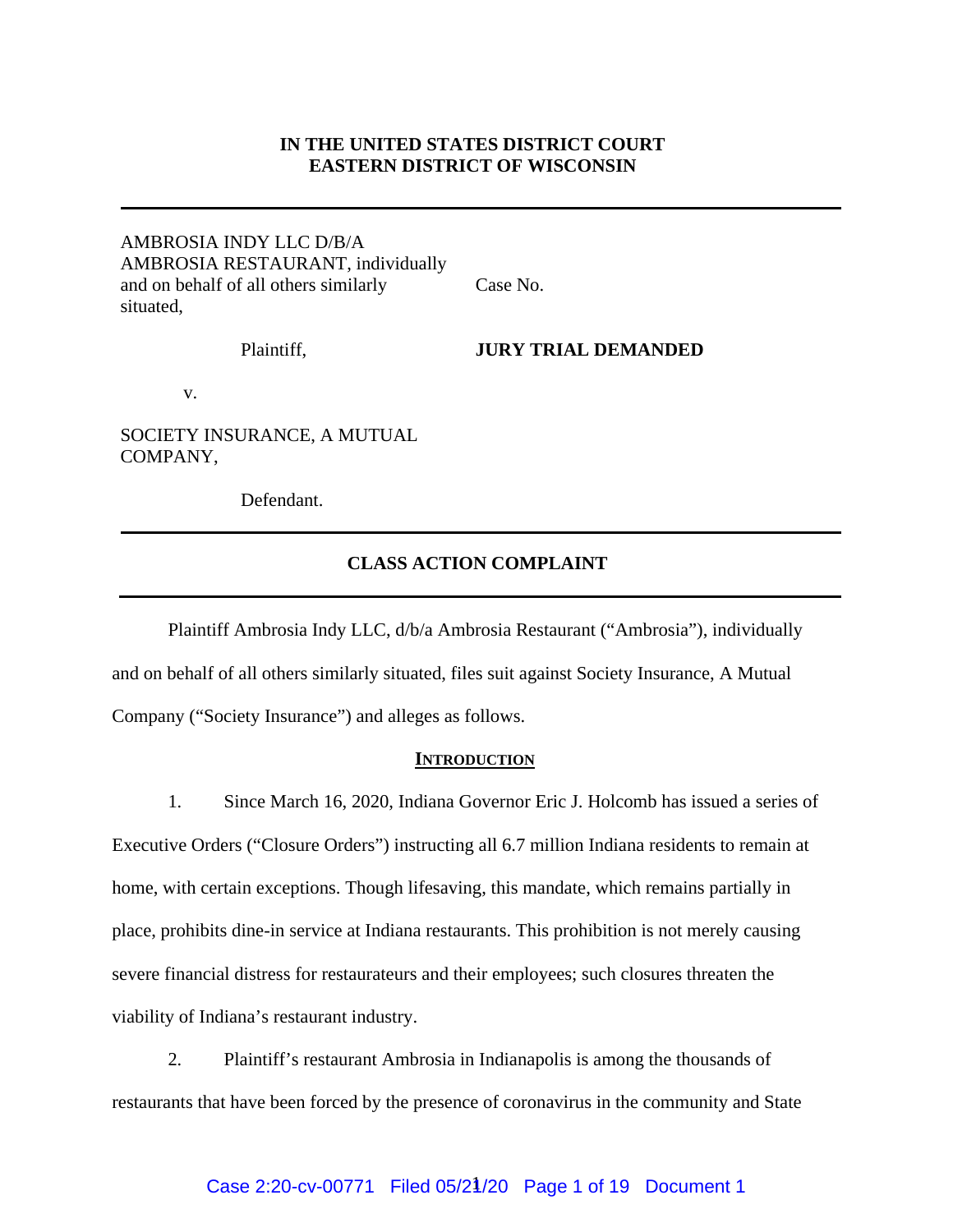orders to cease operations as part of the Closure Orders. Ambrosia and many Indiana restaurants—none of which bear fault for statewide closures—were responsible business stewards, thus paying for business interruption insurance to protect against a situation like this.

3. But insurance companies operating in Indiana—despite collecting premiums for such risks—are categorically denying claims from restaurants arising from the presence of the virus or Indiana's mandated interruption of business services. Those denials are often made with little or no investigation and without due regard for the interests of insureds.

4. Indeed, form letters denying coverage for such losses appear to rest on crabbed readings of coverage language. That gets insurance law exactly backwards—and raises the specter of bad-faith denials.

5. Ambrosia's experience is no different. Ambrosia has dutifully followed Indiana's mandates, issued to stem the spread of coronavirus in the community. Facing serious financial harm, it has filed a claim with Society Insurance for business interruption coverage.

6. Society Insurance swiftly denied the claim. Though its reasons are cursory, the denial appears to be based on an unreasonable reading of its policy, which tracks form policies issued throughout Indiana on a take-it-or-leave-it basis.

7. That leaves Ambrosia in financial straits—precisely the situation it sought to avoid when it obtained coverage for business interruptions.

8. Ambrosia and other restaurants bought full-spectrum, comprehensive insurance for their *businesses* – not just for tangible damage to their premises and equipment. And for good reason. Business interruptions are a particular concern of the restaurant industry. Insurance coverage is important, if not vital, because profit margins in the restaurant industry are slim and reserve funds tend to be low.

## Case 2:20-cv-00771 Filed 05/24/20 Page 2 of 19 Document 1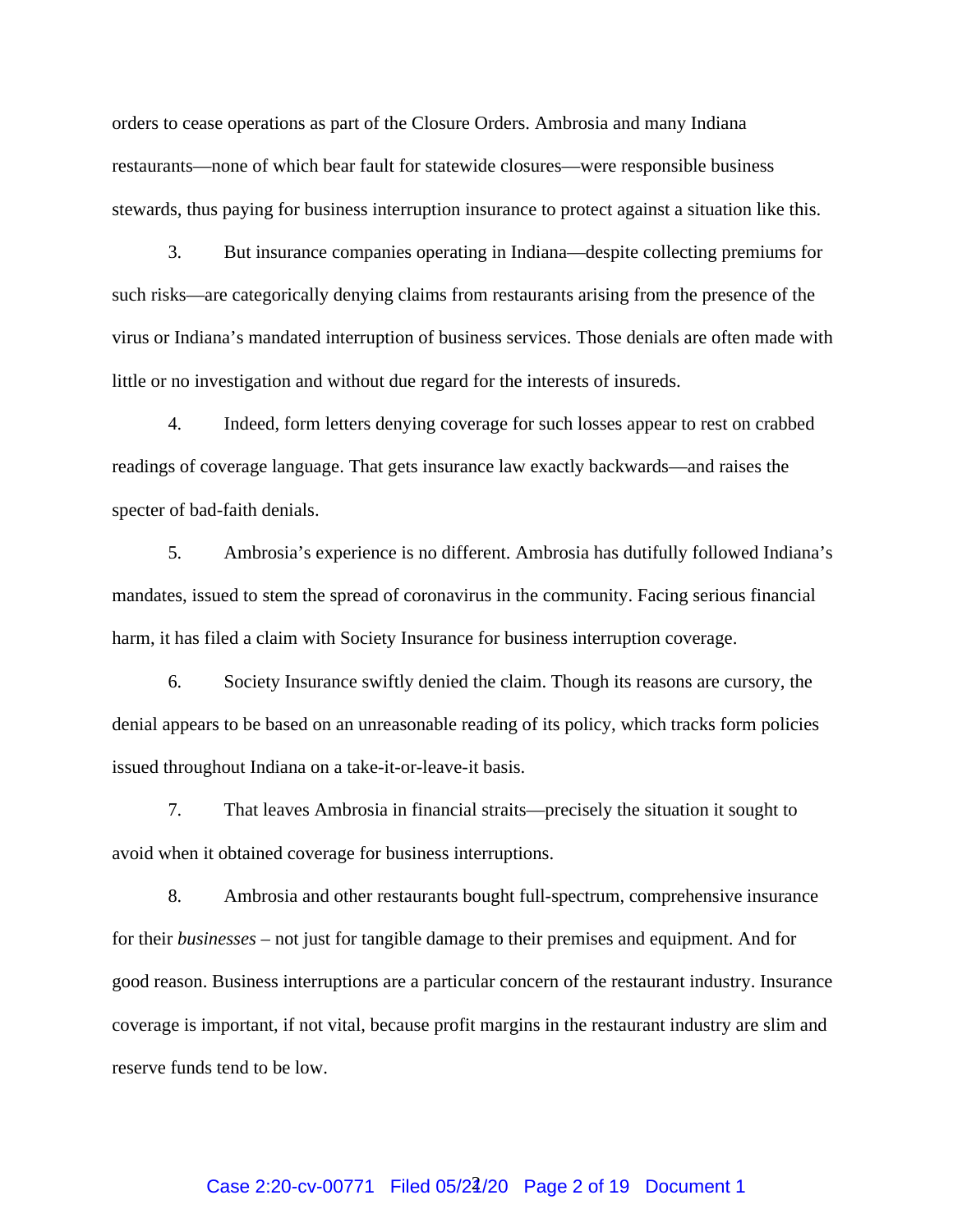9. Ambrosia and other Indiana restaurants reasonably believed they had comprehensive coverage that would apply to business interruptions under circumstances like these, where they have done everything right to protect their businesses and the public. But insurance companies like Society Insurance are cutting those lifelines – despite having pocketed significant premiums for their policies.

10. Plaintiff thus brings this action, on behalf of itself and other Indiana restaurants similarly situated, seeking declaratory relief, insurance coverage owed under Society Insurance's comprehensive business owners' policies, and damages.

#### **PARTIES**

11. Plaintiff Ambrosia Indy LLC, d/b/a Ambrosia Restaurant is a limited liability company formed under the laws of Indiana. Its principal place of business is in Indianapolis, Indiana.

12. Defendant Society Insurance, A Mutual Company is a corporation organized under laws of Wisconsin with its principal place of business in Fond du Lac, Wisconsin. At all relevant times, Society Insurance operated in Indiana.

#### **JURISDICTION AND VENUE**

13. This Court has subject matter jurisdiction over this action under 28 U.S.C. § 1332(d)(2) because this is a class action wherein the amount in controversy exceeds the sum or value of \$5,000,000, exclusive of interest and costs, and at least one member of the proposed Class is a citizen of a different state than Defendant.

14. This Court has personal jurisdiction over Defendant, because Defendant is a resident of Wisconsin.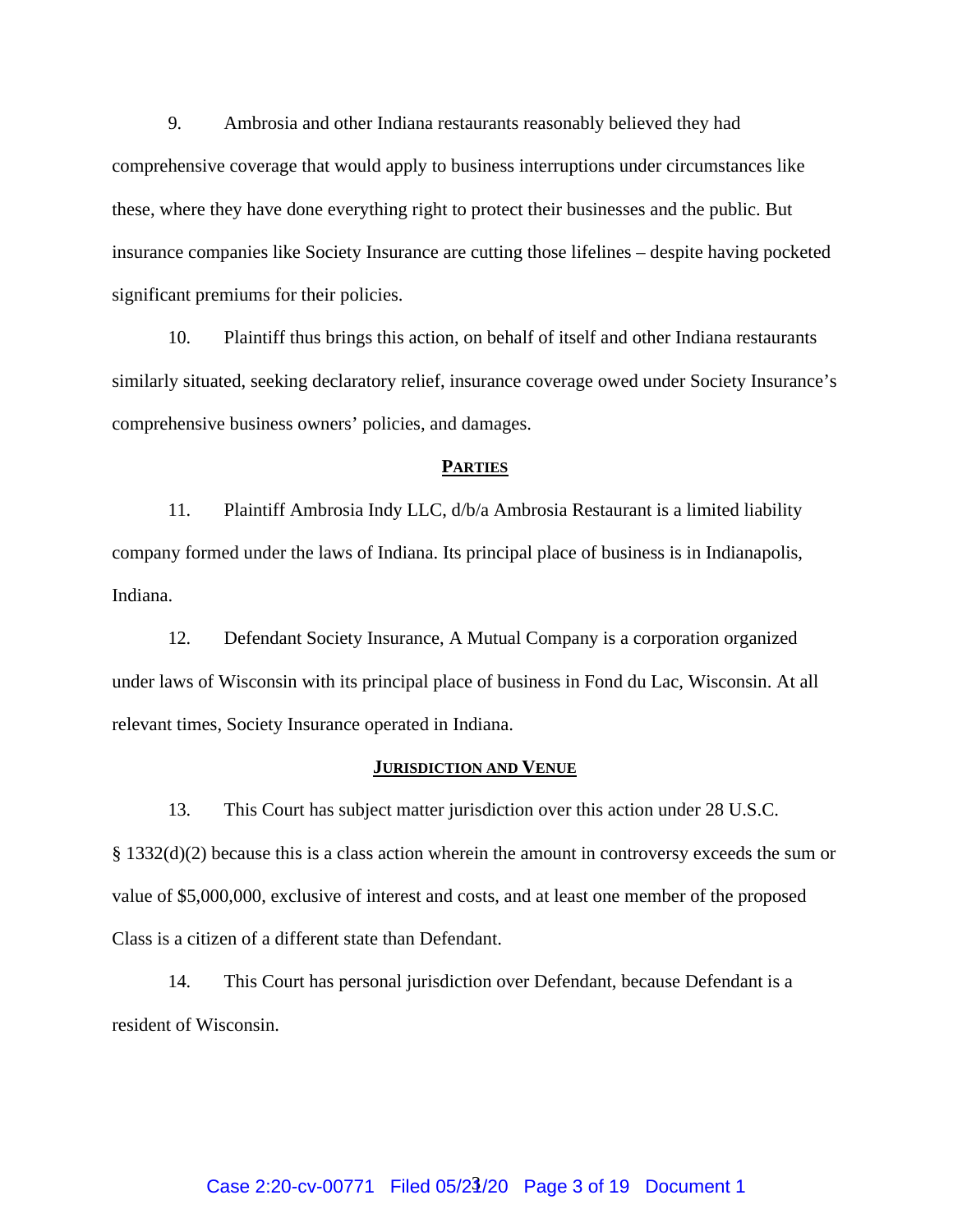15. Venue is appropriate in this Court pursuant to 28 U.S.C. § 1391(b) as the Defendant resides in the Eastern District of Wisconsin.

#### **FACTUAL BACKGROUND**

16. In January 2020 early media reports documented an outbreak of a novel strain of coronavirus – COVID-19 – in Wuhan, China. By late January, it was generally understood in the scientific and public health communities that COVID-19 was spreading through human-tohuman transmission and could be transmitted by asymptomatic carriers.

17. On January 30, 2020, reports of the spread of COVID-19 outside China prompted the World Health Organization to declare the COVID-19 outbreak a "Public Health Emergency of International Concern."

18. On March 11, the World Health Organization declared COVID-19 a global health pandemic based on existing and projected infection and death rates, as well as concerns about the speed of transmission and ultimate reach of this virus.

19. Public health officials have recognized for decades that non-pharmaceutical interventions (NPIs) can slow and stop the transmission of certain diseases. Among these are screening and testing of potentially infected persons; contact tracing and quarantining infected persons; personal protection and prevention; and social distancing. Social distancing is the maintenance of physical space between people. Social distancing can be limited – *e.g.*, reducing certain types of conduct or activities like hand-shaking – or large-scale –  $e.g.,$  restricting the movements of the total population.

20. A lack of central planning, shortages of key medical supplies and equipment, and the unfortunate spread of misinformation and disinformation about the risks of COVID-19 has led to widespread confusion, unrest, and uncertainty regarding the likely trajectory of this

## Case 2:20-cv-00771 Filed 05/24/20 Page 4 of 19 Document 1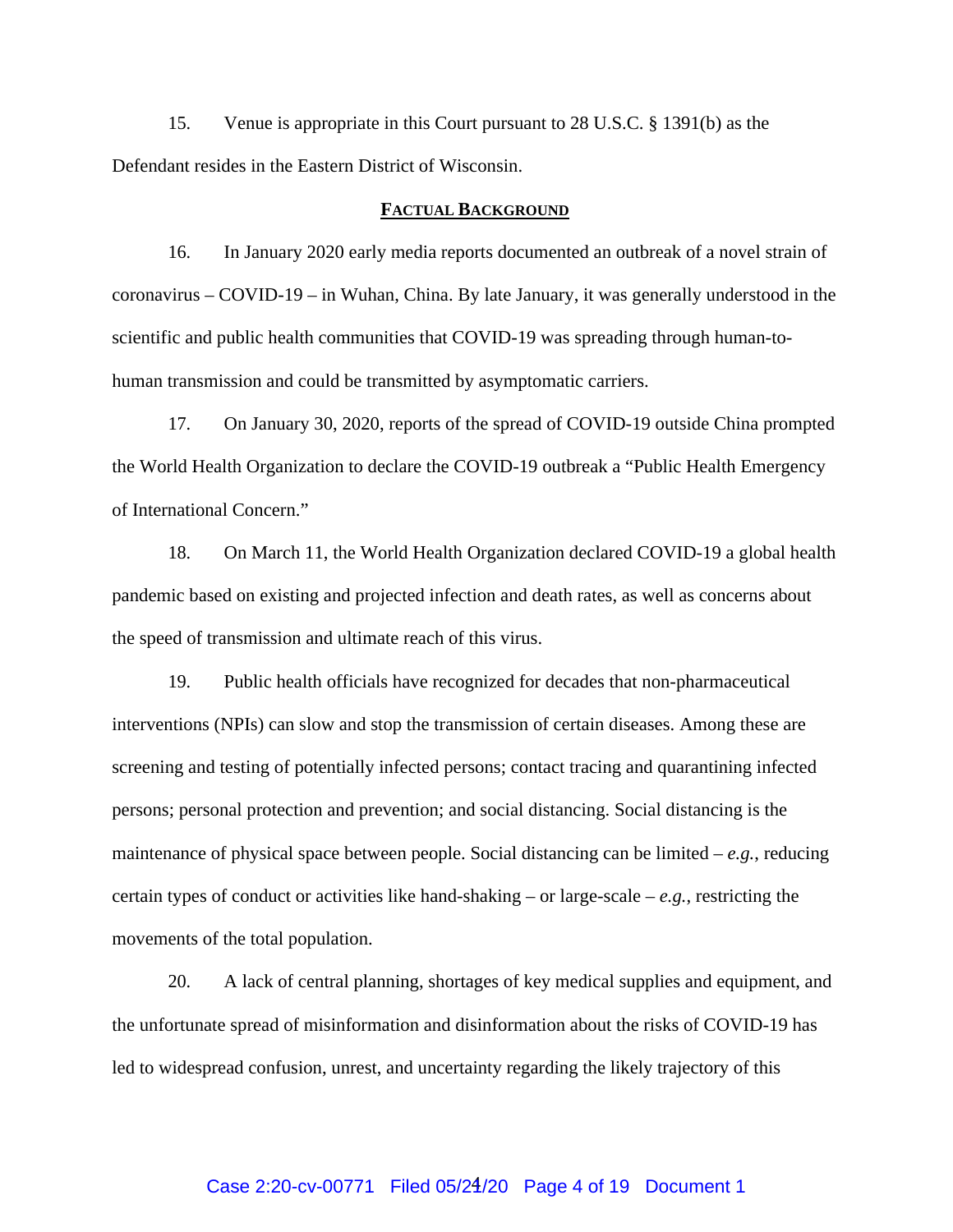pandemic and the appropriate counter-measures necessary to mitigate the damage it could potentially cause.

21. Beginning in late February, public health officials began advising various governments around the world that one of the most disruptive NPIs – population-wide social distancing – was needed to stop the transmission of COVID-19. Suddenly densely occupied spaces, heavily traveled spaces, and frequently visited spaces such as schools, offices, public transit, restaurants, and shops were likely to become hot-spots for local transmission of COVID-19.

22. By March, that advice was being implemented by state and local governments across the United States. On March 6, 2020, Indiana's Governor Holcomb issued Executive Order 20-02, declaring a public health emergency in the state of Indiana as a result of COVID-19 and making Indiana one of the first midwestern states to order widespread closures.

23. On March 16, 2020, Governor Eric J. Holcomb, issued Executive Order 20-04, the first of many statewide Closure Orders mandating that "restaurants, bars, nightclubs, and other establishments that provide in-dining services [were] required to close to in-person patrons."

24. On March 23, 2020, Governor Holcomb issued a statewide directive for "Hoosiers to Stay at Home," stating the intent to "ensure that the maximum number of people self-isolate in their homes or residences to the maximum extent feasible, while also enabling essential services to continue, in order to slow the spread of COVID-19 to the greatest extent possible."

25. On May 1, 2020, Governor Holcomb issued Executive Order 20-26, "Roadmap to Reopen Indiana for Hoosiers, Businesses and State Government," also known as "Back on Track

## Case 2:20-cv-00771 Filed 05/25/20 Page 5 of 19 Document 1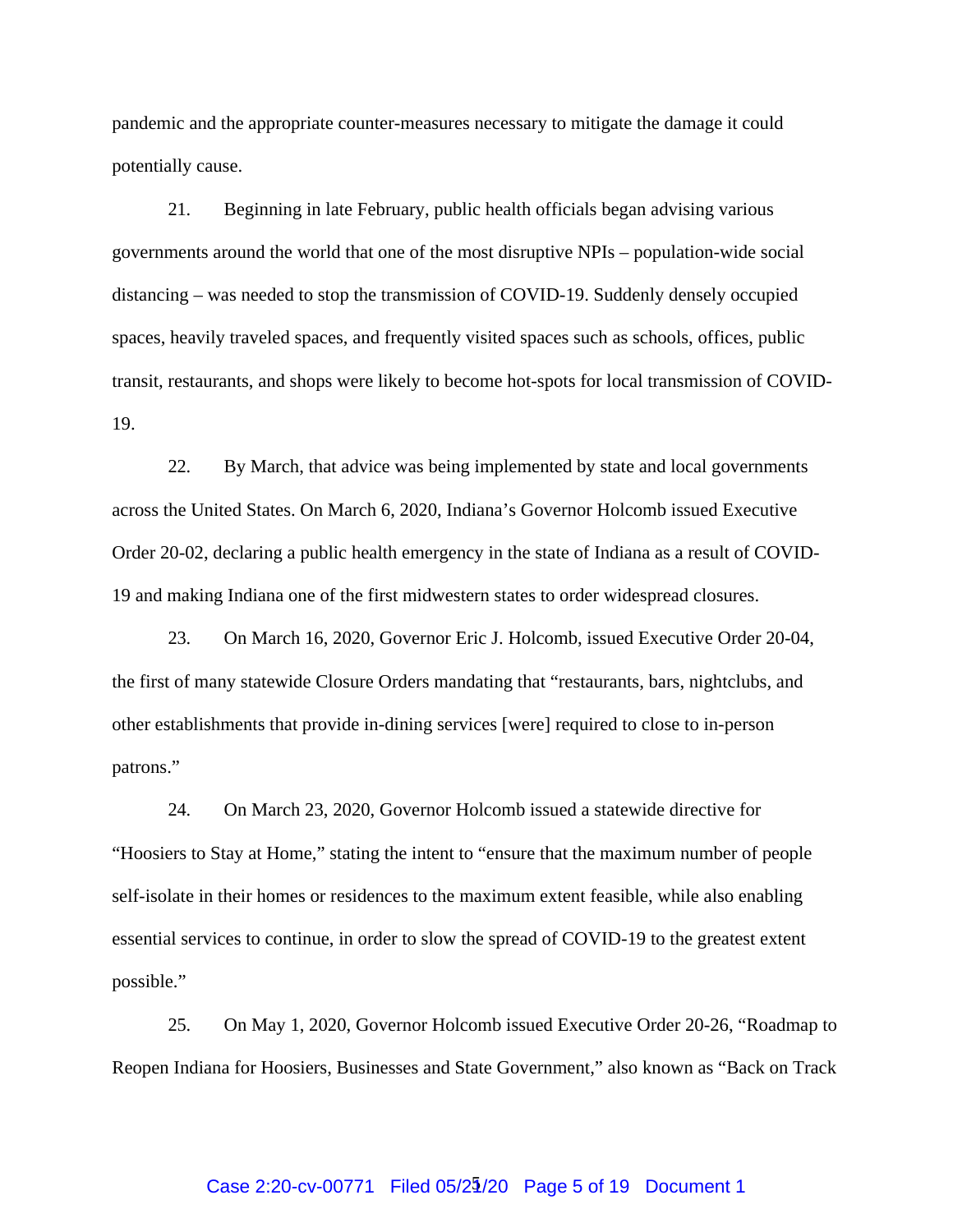Indiana." Among other things, the Order mandates that restaurants will open gradually through phases, and dining room service will only be permitted to operate at 50% capacity until at least June 14, 2020. Indiana's restaurants will not be permitted to fully reopen until at least July 4, 2020.

#### **PLAINTIFF'S EXPERIENCE**

26. Plaintiff operates a restaurant and bar called Ambrosia in the historic Meridian Kessler neighborhood in Indianapolis. Ambrosia is a 40-year-old, family-owned restaurant that serves traditional Italian cuisine in an intimate setting. Ambrosia has earned a reputation in Indianapolis for its classic Italian family recipes, elegance, and hospitality.

27. Ambrosia has complied with all applicable Closure Orders of Indiana state and local authorities. Compliance with those Closure Orders, and the presence of the virus in the community, has caused direct physical loss of Ambrosia's insured property in that the restaurant and its equipment, furnishings and other business personal property, has been made unavailable, inoperable, useless and/or uninhabitable; and its functionality has been severely reduced if not completely or nearly eliminated.

28. The impact of these Closure Orders and the presence of the virus is felt not simply in their direct application to Ambrosia's operations, but also in the damage caused to neighboring businesses and properties.

29. Even though Indiana has begun to relax its mandates, Ambrosia will encounter continued loss of business income due to the presence of the virus and the Closure Orders because, in issuing those orders, government officials have stated that densely occupied public spaces are dangerously unsafe, and continuing to operate the restaurant might expose Ambrosia to the risk of contaminated premises as well as exposing customers and workers to heightened

## Case 2:20-cv-00771 Filed 05/20/20 Page 6 of 19 Document 1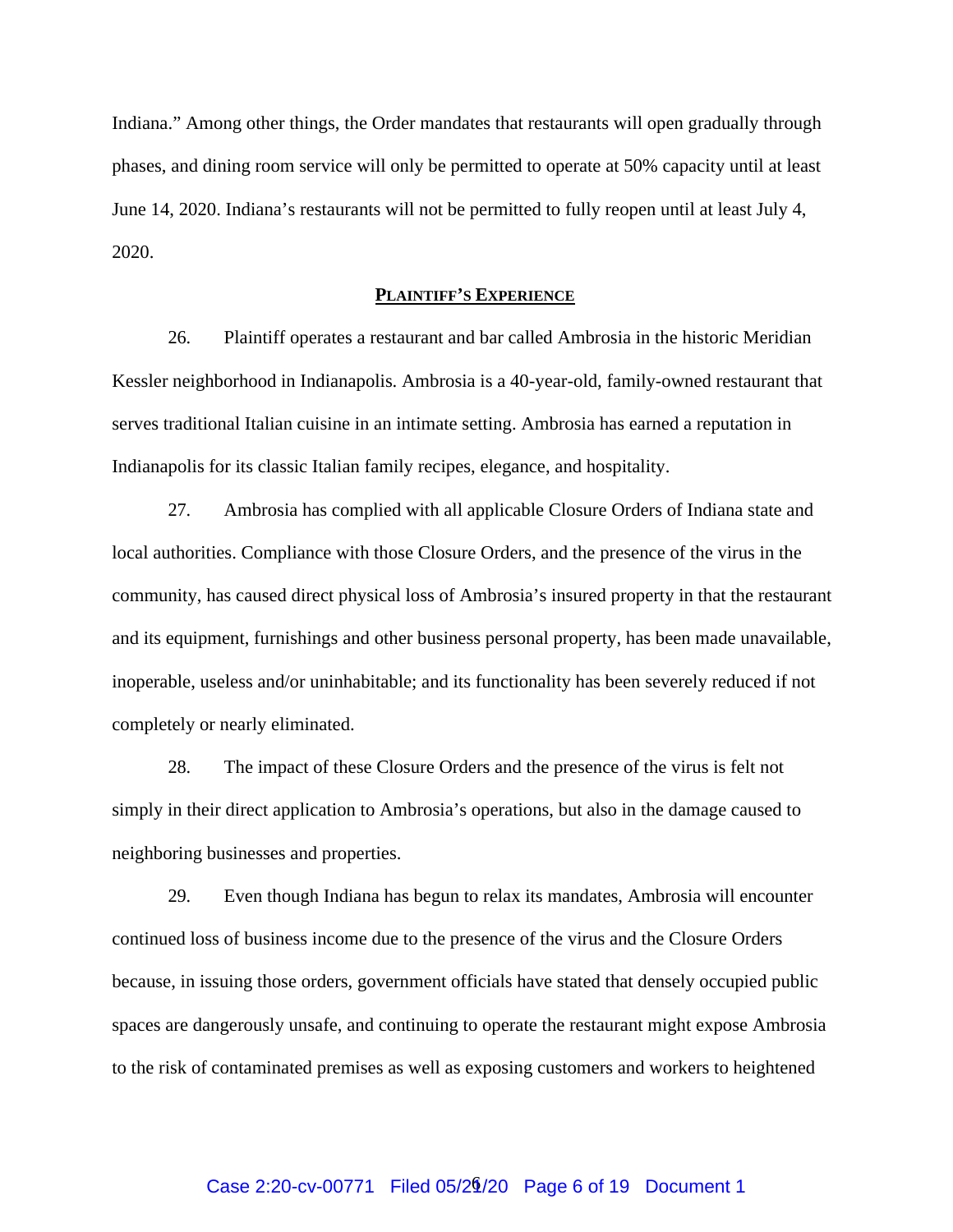transmission and infection risks.

30. Plaintiff purchased comprehensive business owners' liability and property insurance from Society Insurance for the policy period of January 24, 2020 to January 24, 2021 to insure against risks the business might face. Such coverage includes business income with extra expense coverage for the loss, as well as additional "civil authority" coverage. Once triggered, the policy pays actual losses sustained for the business income and extra expense coverage.

31. To date, Plaintiff has paid all of the premiums required by Society Insurance to keep its policy in full force.

32. On or about March 20, 2020 Plaintiff reported a loss of business income under its policy.

33. On or about March 21, 2020, Society Insurance denied Plaintiff's claim for coverage. In a cursory denial letter, Society Insurance took the position that a "slowdown in business due to the public's fear of the coronavirus or a suspension of business because a governmental authority (i.e. the governor or mayor) has ordered or recommended all or certain types of businesses to close is not a direct physical loss. In addition, the actual or alleged presence of the coronavirus is not a Covered Cause of Loss." Society offered no written explanation of the factual or legal basis for these conclusions. Society Insurance did not identify any exclusions from coverage. Only twenty-four hours elapsed between the Plaintiff's report of a loss and Society Insurance's issued a letter denying coverage.

34. Society Insurance's denial letter, on information and belief, appears to be a form letter sent in response to any restaurant with comprehensive business insurance that files a claim arising from Indiana's Closure Orders, and was issued without any investigation by Society

## Case 2:20-cv-00771 Filed 05/21/20 Page 7 of 19 Document 1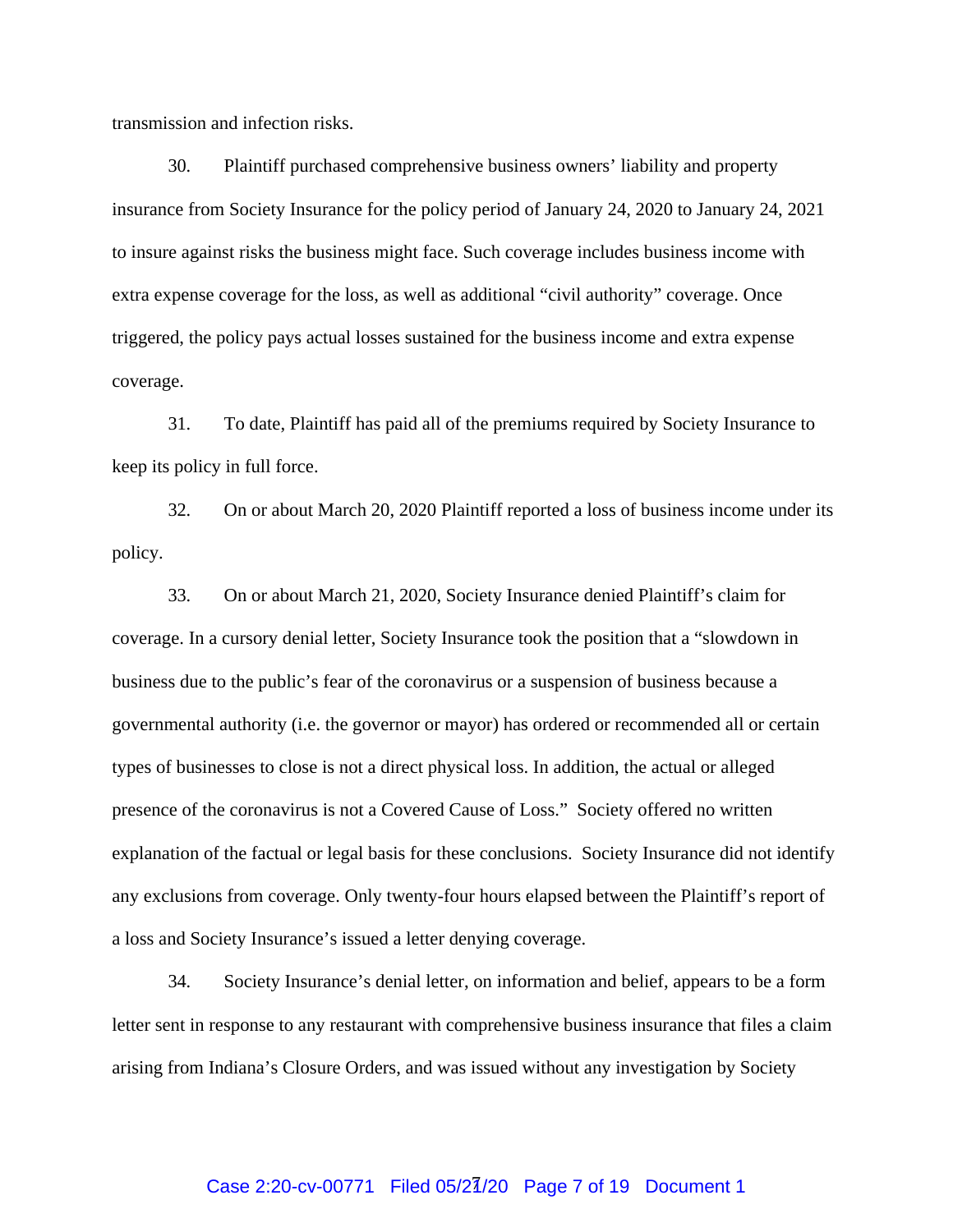Insurance within one day of the filing of Plaintiff's claim.

35. Business insurance policies purchased by small businesses like restaurants are not individually negotiated. At most, the prospective policyholder may elect to add specialized coverage options to a basic business insurance policy form. But the substantive terms are set unilaterally by the insurer.

36. Plaintiff's policy includes common terms and phrases widely used by the insurance industry. The insurance industry typically hews closely to standardized insurance policy forms in addressing property and liability risks, and Society Insurance did so here.

37. Society Insurance's denial is contrary to the terms and conditions of the policy and applicable law, which gives effect to plain language, construes coverage agreements broadly, narrowly construes exclusions, and construes ambiguity in favor of coverage.

38. Society Insurance's denial of coverage breached its obligation and responsibility to provide coverage available through the policy to Plaintiff due to its covered loss of business income because it has suffered direct physical loss of its insured real and business personal property.

39. As a result of Society Insurance's denial of coverage and breach of the insurance policy it issued, Plaintiff has suffered and will continue to suffer damages due to Society Insurance's wrongful denial of vital property and business income coverage, which Plaintiff acquired to ensure the survival of its business in these circumstances.

#### **CLASS ALLEGATIONS**

40. Pursuant to the Fed. R. Civ. P. 23(a), 23(b)(2), 23(b)(3), and 23(c)(4), Plaintiff brings this action on behalf of itself and the following proposed Class (the "Class"):

> All restaurants in Indiana that purchased comprehensive business insurance coverage from Defendant Society Insurance which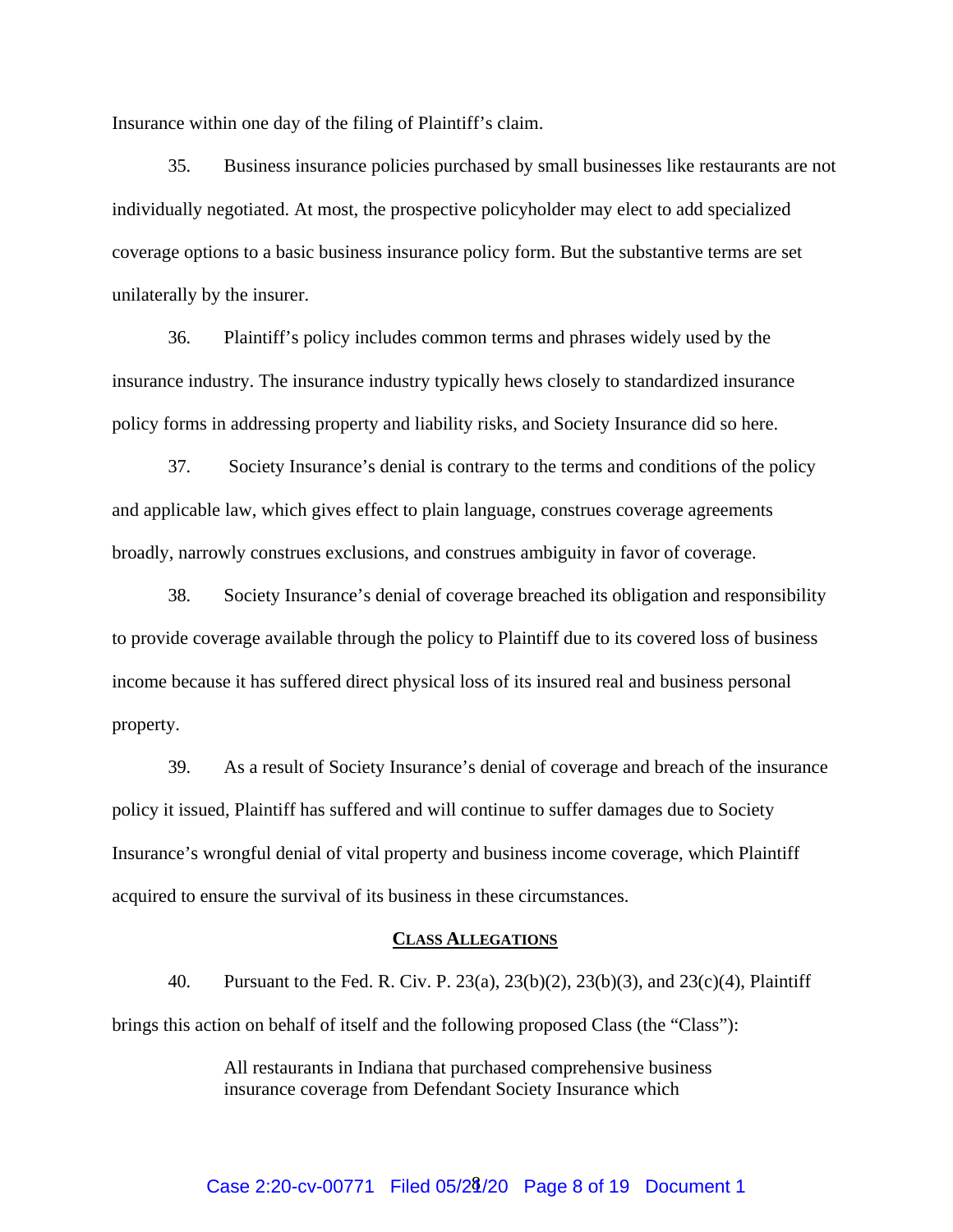includes coverage for business interruption, filed a claim for lost business income following Indiana's Closure Orders, and were denied coverage by Society Insurance.

41. Excluded from the Class are Defendant, any entity in which Defendant has a controlling interest, and Defendant's officers, directors, legal representatives, successors, subsidiaries, and assigns. Also excluded from the Class are any judge, justice, or judicial officer presiding over this matter and the members of their immediate families and judicial staff.

42. Plaintiff reserves the right to amend the Class definition if discovery and further investigation reveal that the Class should be expanded, divided into subclasses, or modified in any other way.

43. This action has been brought and may properly be maintained as a class action as it satisfies the numerosity, commonality, typicality, adequacy, predominance, and superiority requirements.

44. Although the precise number of members of the Class is unknown and can only be determined through appropriate discovery, on information and belief, the members of the proposed Class are so numerous that joinder of all members would be impracticable. There are tens of thousands of restaurants in Indiana which are governed by the Closure Orders and attendant statewide dine-in restrictions, and public reporting reveals that many have filed claims with Society Insurance but have been denied coverage.

45. The questions of law and fact common to the Class predominate over any questions affecting only individual Class members, particularly because the focus of the litigation will be on Society Insurance's conduct. The predominant questions of law and fact in this litigation include, but are not limited to:

a. Whether Defendant's comprehensive business insurance policies cover

## Case 2:20-cv-00771 Filed 05/22/20 Page 9 of 19 Document 1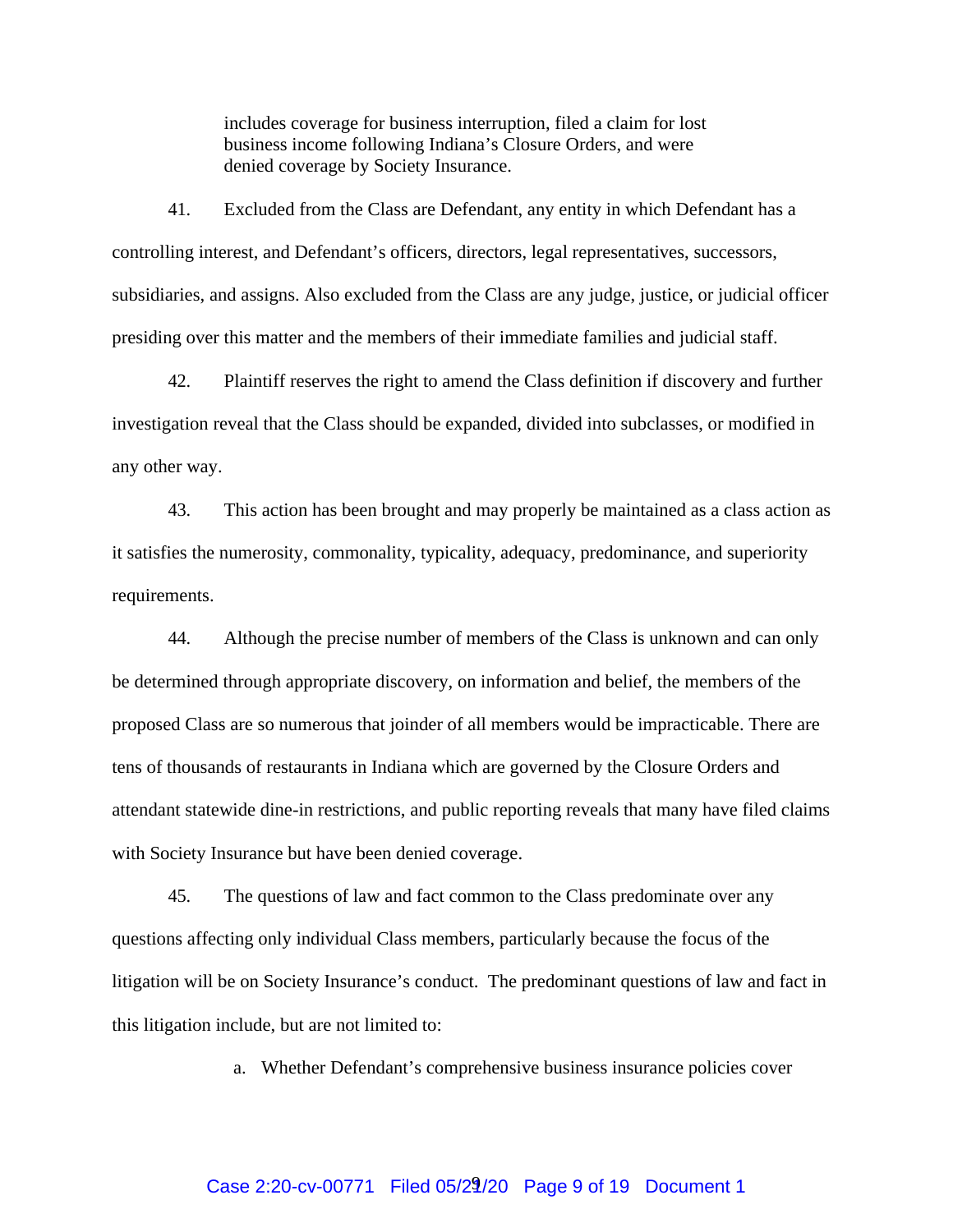claims for lost business income under the circumstances present here;

- b. Whether Defendant violates the terms of its standard business insurance policies by denying claims for lost business income as described herein;
- c. Whether Defendant breached the implied covenant of good faith and fair dealing in its handling of its insureds' claims for lost business income;
- d. Whether Defendant acted in bad faith in denying claims for lost business income without investigation or due consideration of those claims;
- e. Whether the declaratory judgment sought is appropriate; and
- f. The proper measure of damages.

46. These questions predominate over any questions affecting only individual Class members. This is particularly true because, on information and belief, the terms of the Society Insurance's business insurance policies are identical or substantively identical and Society Insurance has acted uniformly with respect to such policies.

47. The claims asserted by the Plaintiff in this action are typical of the claims of the members of the putative Class as the claims arise under Society Insurance's standard business insurance policies, challenge Society Insurance's standard course of conduct under those policies, and seek common relief therefor.

48. Plaintiff will fairly and adequately represent and protect the interests of the members of the putative Class, as its interests coincide with, and are not antagonistic to, the other members of the Class. Plaintiff has retained counsel competent and experienced in consumer protection, insurance coverage, and class-action litigation.

49. A class action is superior to any other method available for the fair and efficient adjudication of these claims including consistency of adjudications. Absent a class action it

## Case 2:20-cv-00771 Filed 05/21/20 Page 10 of 19 Document 1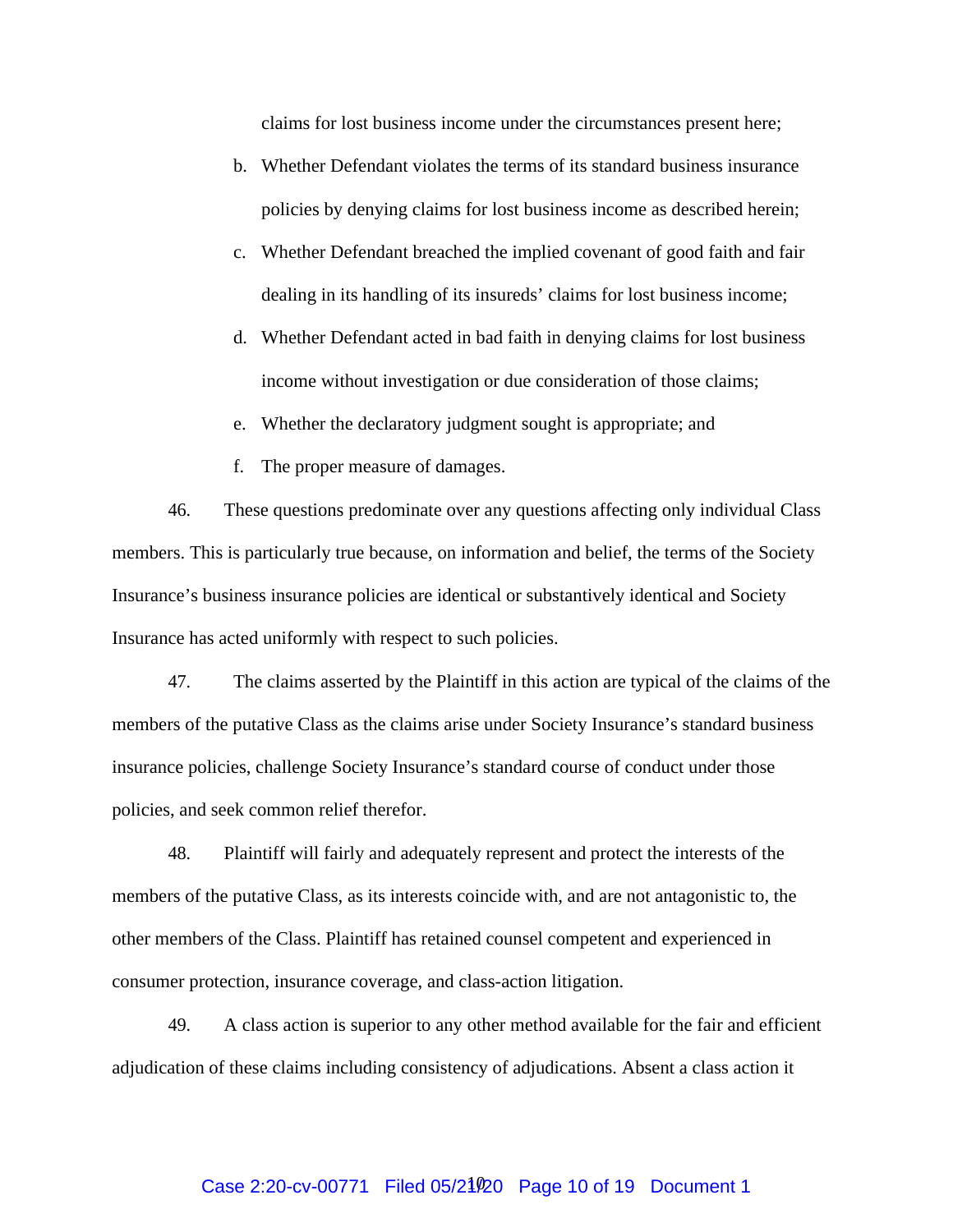would be highly unlikely that the members of the Class would be able to protect their own interests because the cost of litigation through individual lawsuits might exceed the expected recovery. Moreover, a class action is a superior method for the adjudication of the controversy in that it will permit a large number of claims to be resolved in a single forum simultaneously, efficiently, and without the unnecessary hardship that would result from the prosecution of numerous individual actions and the duplication of discovery, effort, expense, and the burden of the courts that individual actions would create.

50. Defendant has acted or refused to act on grounds generally applicable to the proposed Class, thereby making appropriate final and injunctive relief with respect to the members of the proposed Class as a whole.

51. Likewise, particular issues are appropriate for certification under Fed. R. Civ. P.  $23(c)(4)$  because such claims present only particular, common issues, the resolution of which would advance the disposition of this matter and the parties' interests therein. Such particular issues include, but are not limited to:

- a. Whether the comprehensive business insurance policies issued by Defendant cover Class members' direct physical loss of property and lost business income following the presence of coronavirus and Indiana's Closure Orders;
- b. Whether the coverages for direct physical loss of property and lost business income provided by the comprehensive business insurance policies are precluded by exclusions or other limitations in those policies;
- c. Whether Defendant breached contracts by denying comprehensive business insurance coverage to Plaintiff and Class members;
- d. Whether Defendant's summary denial of claims for direct physical loss of

## Case 2:20-cv-00771 Filed 05/21/20 Page 11 of 19 Document 1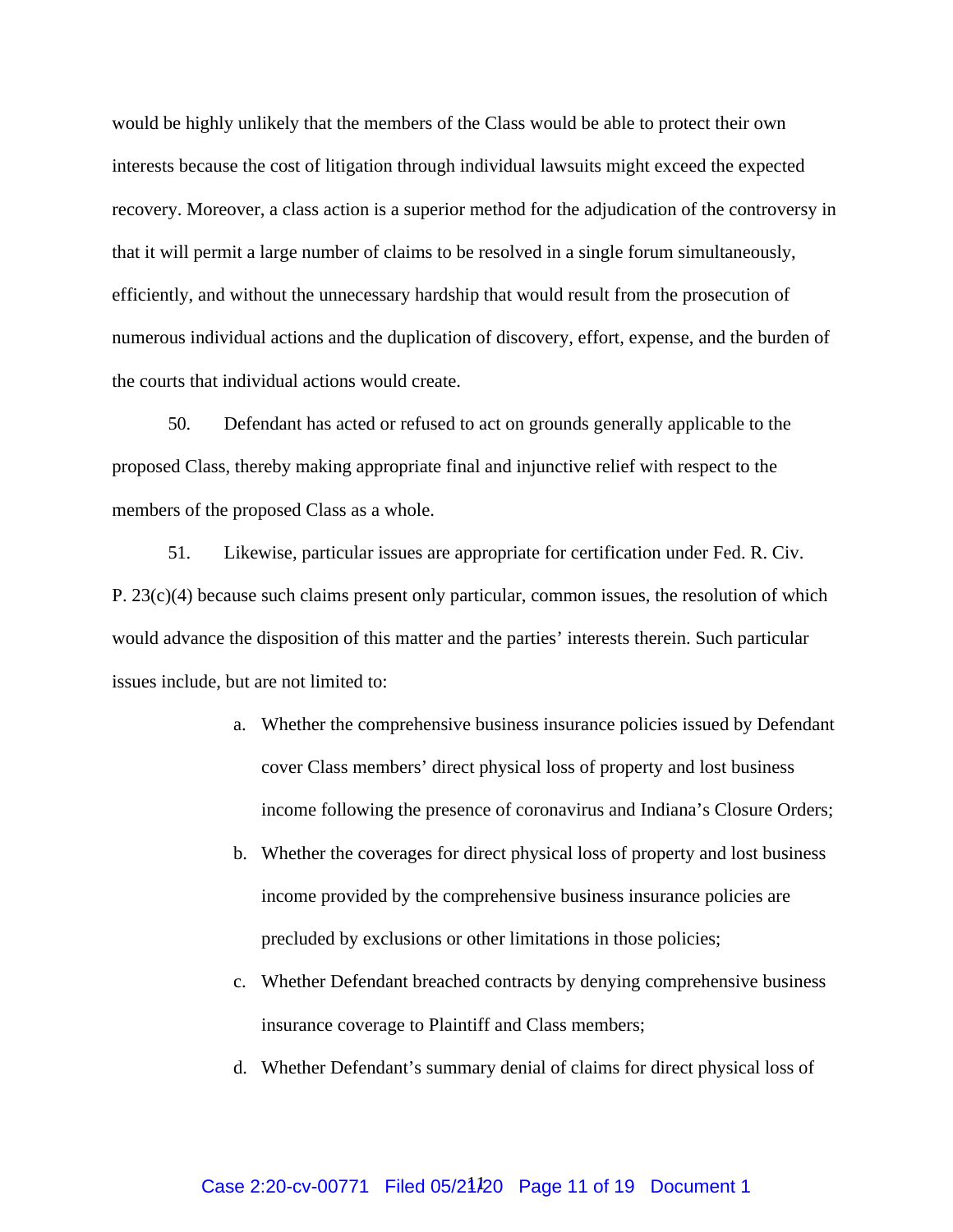property and lost business income, without any investigation or inquiry, constitutes bad faith and therefore a breach of the implied covenant of good faith and fair dealing to act in good faith and with reasonable efforts to perform its contractual duties and not to impair the rights of other parties to receive the rights, benefits, and reasonable expectations under the contracts;

- e. Whether Society Insurance's handling of claims for direct physical loss of property and lost business income associated with the presence of coronavirus and public health measures such as Indiana's Closure Orders constitutes a breach of the implied covenant of good faith and fair dealing; and
- f. Whether Plaintiff and Class members are entitled to actual damages and/or injunctive relief as a result of Defendant's wrongful conduct.

#### **FIRST CAUSE OF ACTION Declaratory Judgment**

52. Plaintiff re-alleges the paragraphs above as if fully set forth herein.

53. Plaintiff purchased a comprehensive business insurance policy from Defendant.

54. Plaintiff paid all premiums required to maintain its comprehensive business insurance policy in full force.

55. The comprehensive business insurance policy includes provisions that provide coverage for the direct physical loss of or damage to the premises as well as actual loss of business income and extra expenses sustained during the suspension of operations as a result of such loss or damage.

56. On or about March 16, 2020, Indiana Governor Holcomb issued Executive Order 20-04, mandating restaurants, including those owned by Plaintiffs and Class members, to cease

## Case 2:20-cv-00771 Filed 05/21/20 Page 12 of 19 Document 1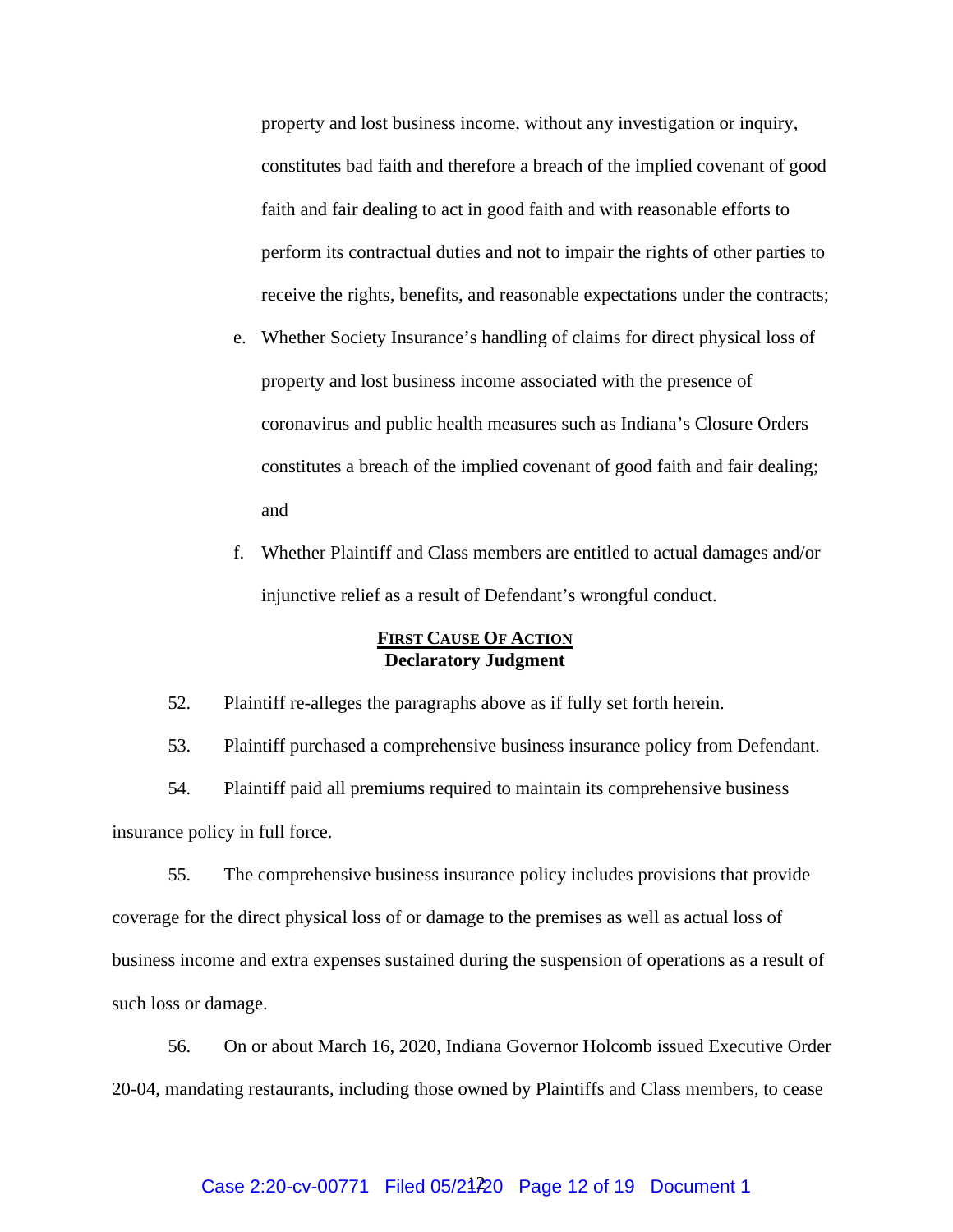all dine-in services. This mandate also applied to neighboring businesses, thus causing widespread closures surrounding Plaintiff's business premises and those of the Class.

57. As the direct result of this mandate and the related Closure Orders, and the presence of coronavirus in the community, Plaintiff and Class members have suffered direct physical loss of their insured property within the meaning of Society's policy, resulting in substantial loss of business income.

58. These losses are insured losses under several provisions of Society Insurance's comprehensive business insurance policy including business income and extra expense coverage, and coverage for actions of civil authority.

59. There are no applicable, enforceable exclusions or definitions in the insurance policies that preclude coverage for these losses.

60. Plaintiff seeks a declaration for itself and the Class that their business income losses are covered and not precluded by exclusions or other limitations in Society Insurance's comprehensive business insurance policy.

#### **SECOND CAUSE OF ACTION Breach of Contract**

61. Plaintiff re-alleges the paragraphs above as if fully set forth herein.

62. Plaintiff and Class members purchased comprehensive business insurance policies from Defendant to ensure against all risks (unless specifically excluded) a business might face. These policies were binding contracts that afforded Plaintiff and Class members comprehensive business insurance under the terms and conditions of the policies.

63. Plaintiff and Class members met all or substantially all of their contractual obligations, including paying all the premiums required by Defendant.

64. On or about March 16, 2020, Indiana Governor Holcomb issued Executive Order

## Case 2:20-cv-00771 Filed 05/21320 Page 13 of 19 Document 1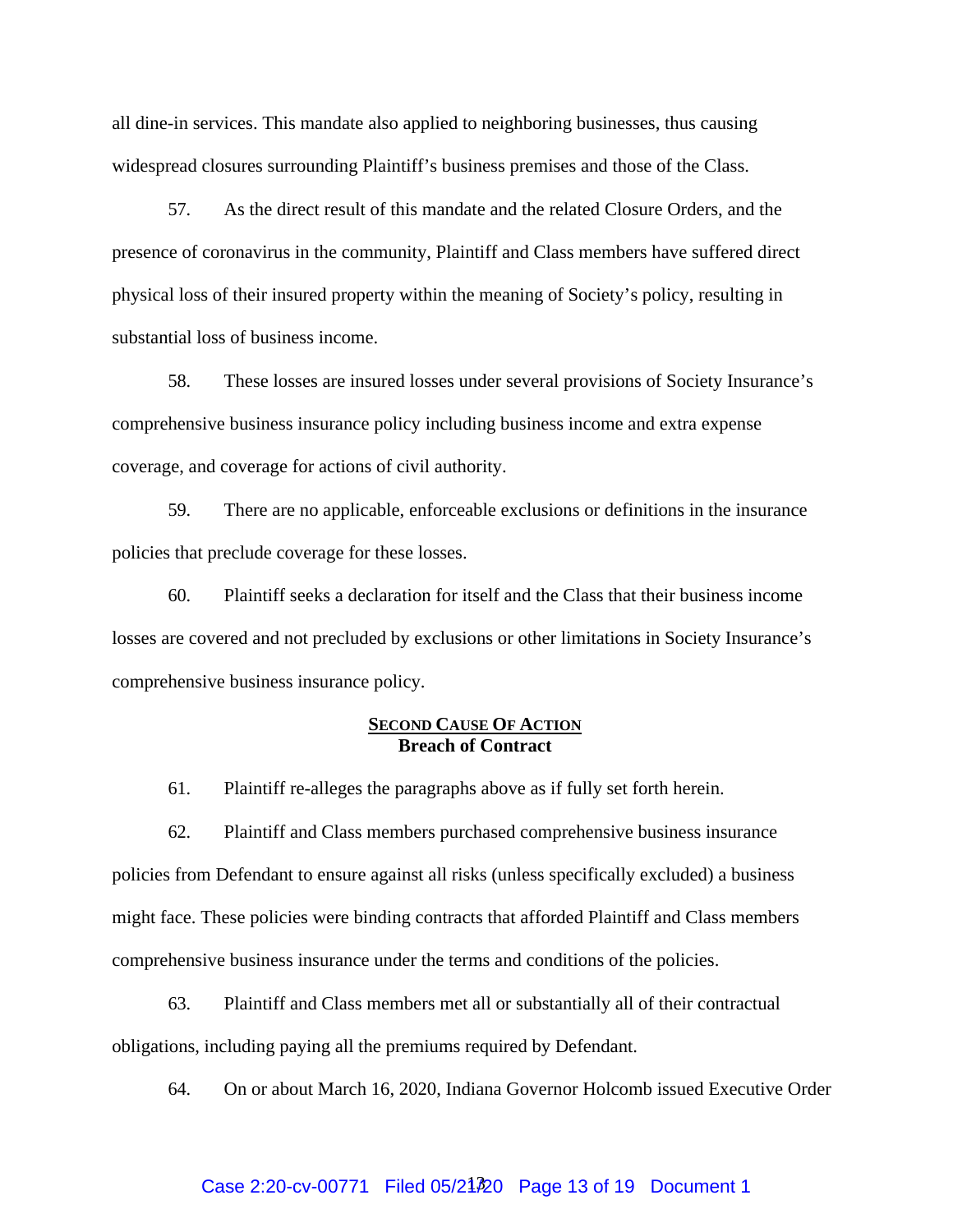20-04, mandating restaurants, including those owned by Plaintiffs and Class members, to cease all dine-in services. This mandate also applied to neighboring businesses, thus causing widespread closures surrounding Plaintiff's business premises and those of the Class.

65. Beginning on March 16, 2020 and continuing through the date of the filing of this Complaint, Plaintiff and Class members suffered the direct physical loss of property and lost business income as the direct result of Indiana's Closure Orders and the presence of coronavirus in the community—losses which are covered under the comprehensive business insurance policies purchased from Defendant.

66. There are no applicable, enforceable exclusions in Plaintiff's and Class members' comprehensive business insurance policies that preclude coverage.

67. Defendant breached its contracts by denying comprehensive business insurance coverage to Plaintiff and Class members as described herein.

68. As a direct and proximate result of Defendant's denial of comprehensive business insurance coverage to Plaintiff and Class members, Plaintiff and Class members suffered damages.

#### . **THIRD CAUSE OF ACTION Breach of Implied Covenant of Good Faith and Fair Dealing**

69. Plaintiff re-alleges the paragraphs above as if fully set forth herein.

70. Plaintiff and Class members contracted with Defendant to provide them with comprehensive business insurance to ensure against all risks (unless specifically excluded) a business might face.

71. Under the laws of the states where Society Insurance does business, including Indiana, good faith is an element of every contract between insurance companies and their insureds.

## Case 2:20-cv-00771 Filed 05/21#20 Page 14 of 19 Document 1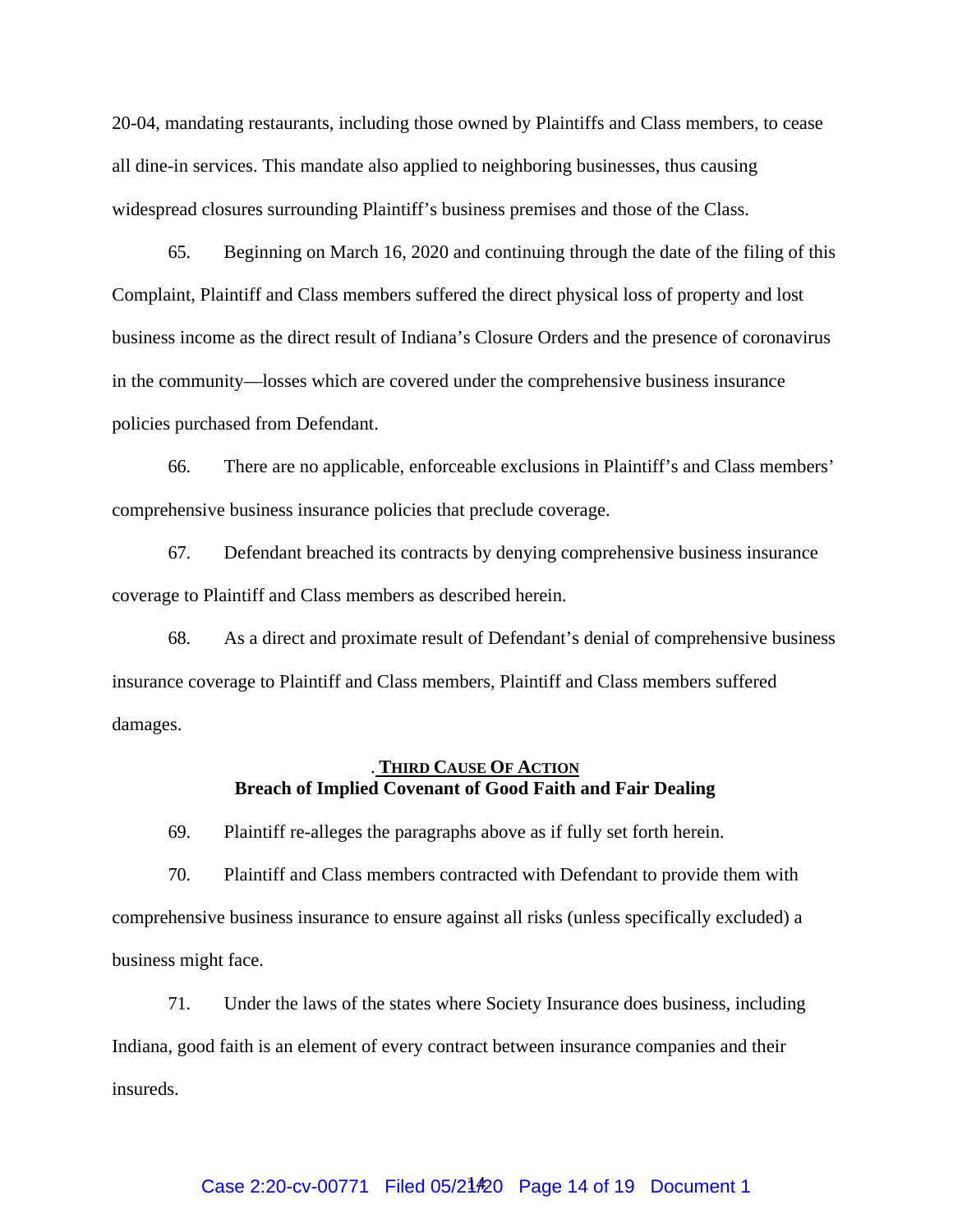72. Society Insurance's contracts are subject to implied covenants of good faith and fair dealing that all parties would act in good faith and with reasonable efforts to perform their contractual duties—both explicit and fairly implied—and not to impair the rights of other parties to receive the rights, benefits, and reasonable expectations under the contracts. These contracts thus include the covenants that Defendant would act fairly and in good faith in carrying out their contractual obligations to provide Plaintiff and Class members with comprehensive business insurance.

73. Plaintiff and covered Class members reported a loss of business income under their respective business insurance policies.

74. Defendant denied Plaintiff's and covered Class members' claims for insurance coverage.

75. Defendant did not have a reasonable basis for denying Plaintiff's and the covered Class members' claims for coverage.

76. Defendant did not properly investigate plaintiff's or the covered Class members' claims, nor were the results of Defendant's investigation subject to a reasonable evaluation and review.

77. Defendant was aware that there was no reasonable basis for denying plaintiff's or the covered Class members' claims for coverage.

78. Defendant displayed a reckless indifference to the facts or proofs submitted by plaintiff and the covered Class members' claim for coverage.

79. Defendant breached the implied covenant of good faith and fair dealing by:

a. Selling policies that appear to provide liberal coverage for loss of property and lost business income with the intent of interpreting undefined or poorly

## Case 2:20-cv-00771 Filed 05/21<sup>5</sup>/20 Page 15 of 19 Document 1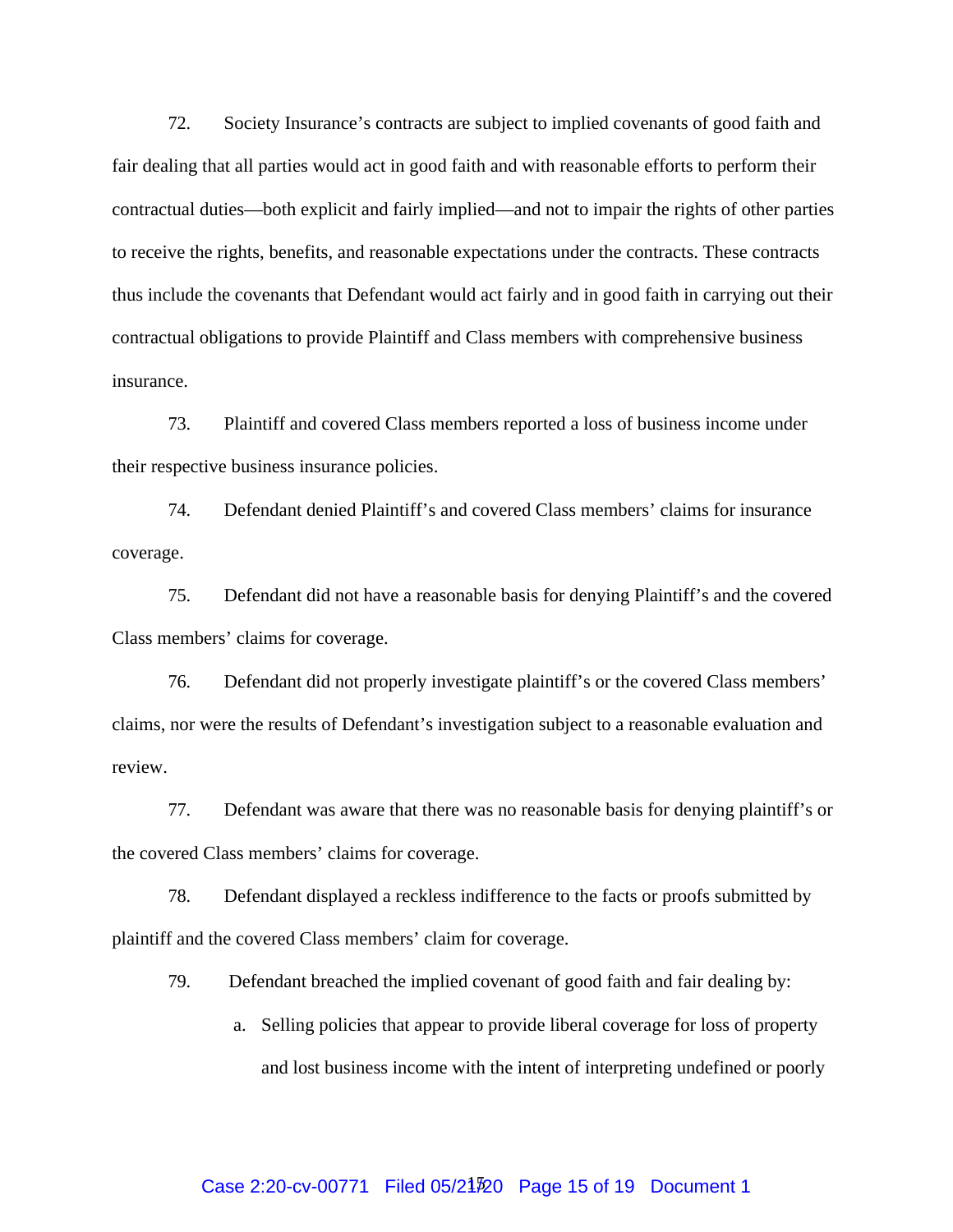defined terms, undefined terms, and ambiguously written exclusions to deny coverage under circumstances foreseen by Defendant;

- b. Denying coverage for loss of property and lost business income unreasonably, and without a rational basis in their policy and applicable law by applying undefined, ambiguous, and contradictory terms contrary to applicable rules of policy construction and the plain terms and purpose of the policy;
- c. Denying Plaintiff and Class members' claims for loss of property and loss of business income without conducting a fair, unbiased, and thorough investigation or inquiry; and
- d. Compelling Plaintiff and Class members to initiate this litigation to secure the policy benefits to which they are entitled.

80. Plaintiff and Class members met all or substantially all of their contractual obligations, including by paying all the premiums required by Defendant.

81. Defendant's failure to act in good faith in providing comprehensive business insurance coverage and exercising its discretion under its business insurance policies to Plaintiff and Class members denied Plaintiff and Class members the full benefit of their bargain.

82. Accordingly, Plaintiff and Class members have been injured as a result of Defendant's breach of the covenant of good faith and fair dealing and are entitled to damages in an amount to be proven at trial.

#### **PRAYER FOR RELIEF**

Plaintiff, on behalf of itself and the Class, requests the following relief:

a. An order certifying this action as a class action under Fed. R. Civ. P. 23,

## Case 2:20-cv-00771 Filed 05/21/20 Page 16 of 19 Document 1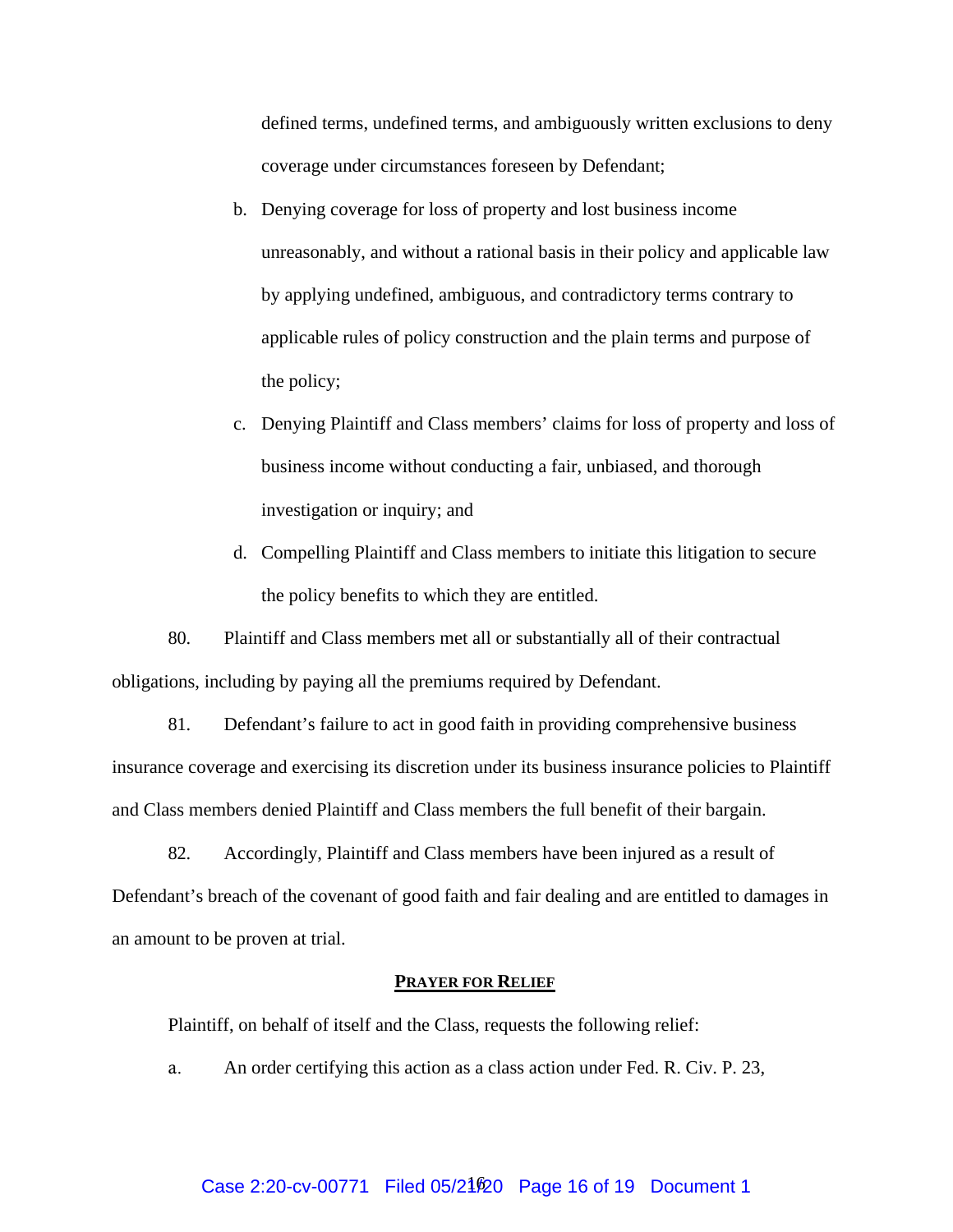appointing Plaintiff as Class Representative, and appointing Plaintiff's counsel as Class Counsel.

- b. A declaration that Plaintiff's and Class members' losses are covered under Defendant's comprehensive business insurance policies;
- c. Actual damages in an amount according to proof;
- d. Injunctive or declaratory relief;
- e. Pre- and post-judgment interest at the maximum rate permitted by applicable law;
- f. Costs and disbursements assessed by Plaintiff in connection with this action, including reasonable attorneys' fees pursuant to applicable law;
- g. Attorneys' fees for Society's bad faith, under the common fund doctrine, and all other applicable law; and
- h. Such other relief as this Court deems just and proper.

#### **JURY DEMAND**

Pursuant to Rule 38 of the Federal Rules of Civil Procedure, Plaintiff hereby demands

trial by jury on all issues so triable.

Dated: May 21, 2020 Respectfully submitted,

 /s/ Samuel J. Strauss Samuel J. Strauss, SBN: 1113942 Austin Doan, SBN: 1107649 **TURKE & STRAUSS LLP**  613 Williamson Street, Suite 201 Madison, WI 53703 Telephone: (608) 237-1775 Facsimile: (608) 509-4423 sam@turkestrauss.com austind@turkestrauss.com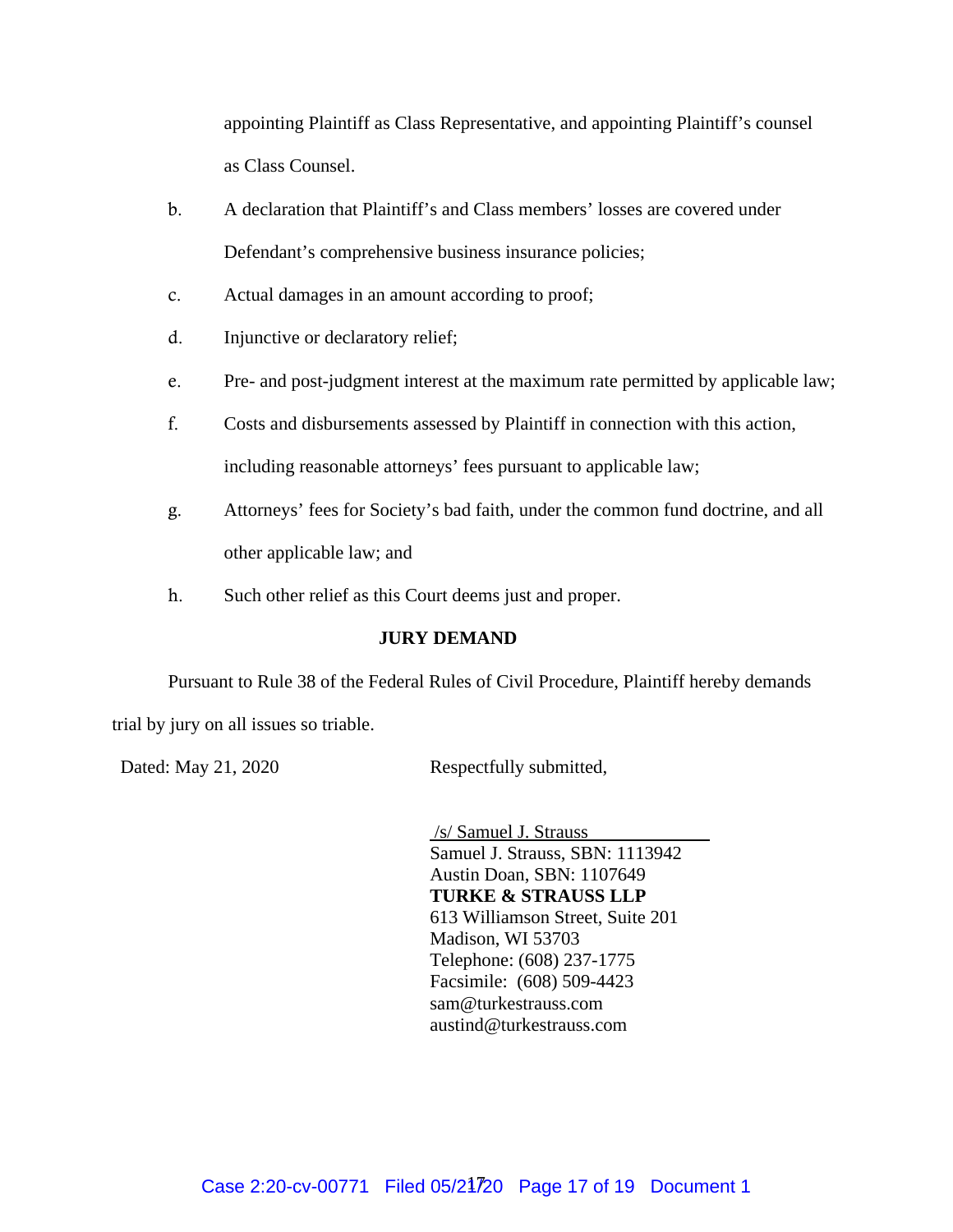Richard E. Shevitz Lynn A. Toops Amina A. Thomas Lisa LaFornara **COHEN & MALAD, LLP**  One Indiana Square, Suite 1400 Indianapolis, IN 46204 Telephone: (317) 636-6481 rshevitz@cohenandmalad.com ltoops@cohenandmalad.com athomas@cohenandmalad.com llafornara@cohenandmalad.com

#### Eric H. Gibbs **GIBBS LAW GROUP LLP**

505 14<sup>th</sup> Street, Suite 1110 Oakland, CA 94612 Telephone: (510) 350-9700 Facsimile: (510) 350-9701 ehg@classlawgroup.com

Andrew N. Friedman Victoria S. Nugent Julie Selesnick Geoffrey Graber Eric Kafka Karina G. Puttieva **COHEN MILSTEIN SELLERS & TOLL PLLC**  1100 New York Ave. NW, Fifth Floor Washington, DC 20005 Telephone: (202) 408-4600 Facsimile: (202) 408-4699 afriedman@cohenmilstein.com vnugent@cohenmilstein.com jselesnick@cohenmilstein.com ggraber@cohenmilstein.com ekafka@cohenmilstein.com kputtieva@cohenmilstein.com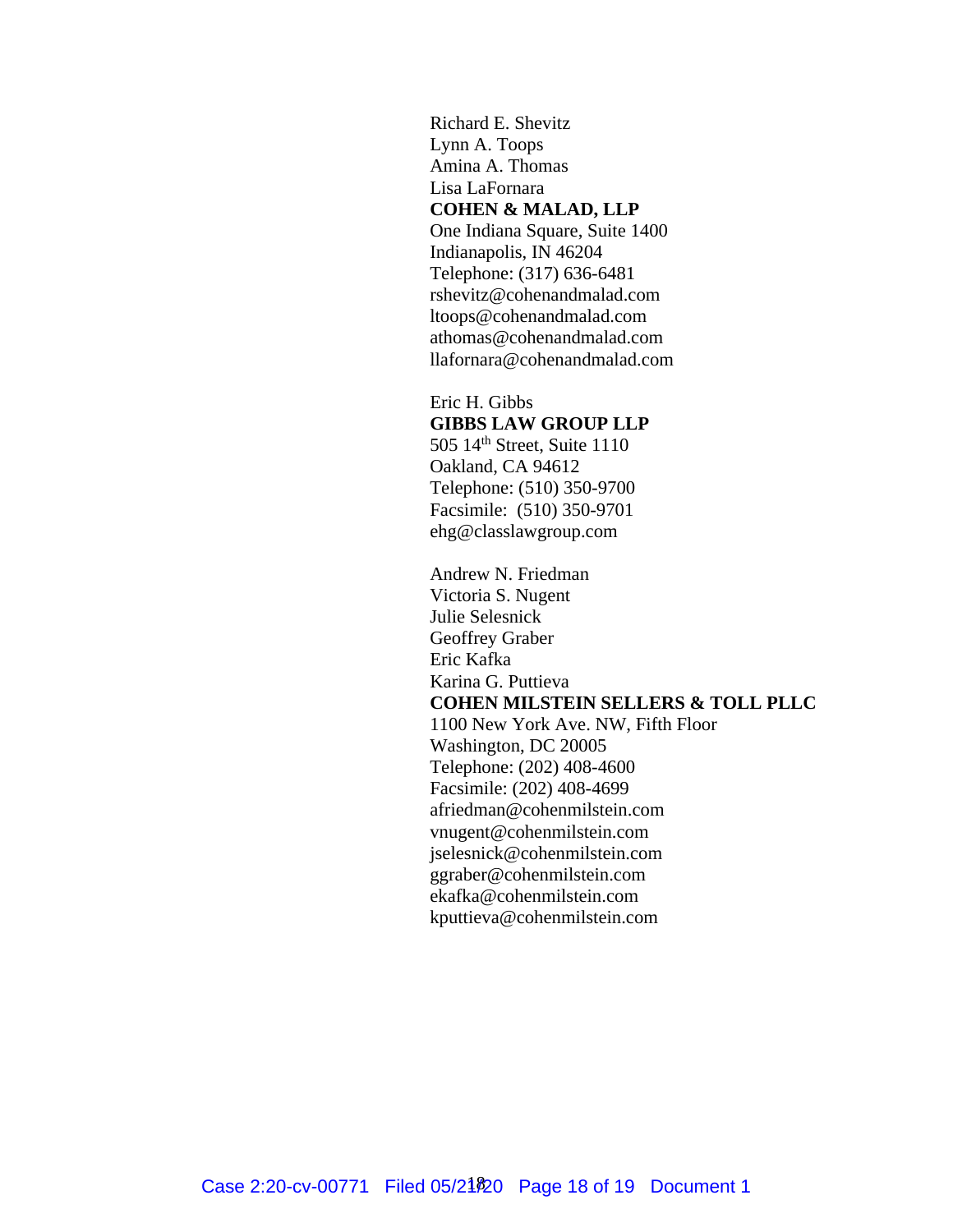J. Gerard Stranch, IV **BRANSTETTER, STRANCH & JENNINGS, PLLC**  223 Rosa L. Parks Avenue, Suite 200 Nashville, Tennessee 37203 Telephone: (615) 254-8801 gerards@bsjfirm.com

*Attorneys for Plaintiff and Proposed Class*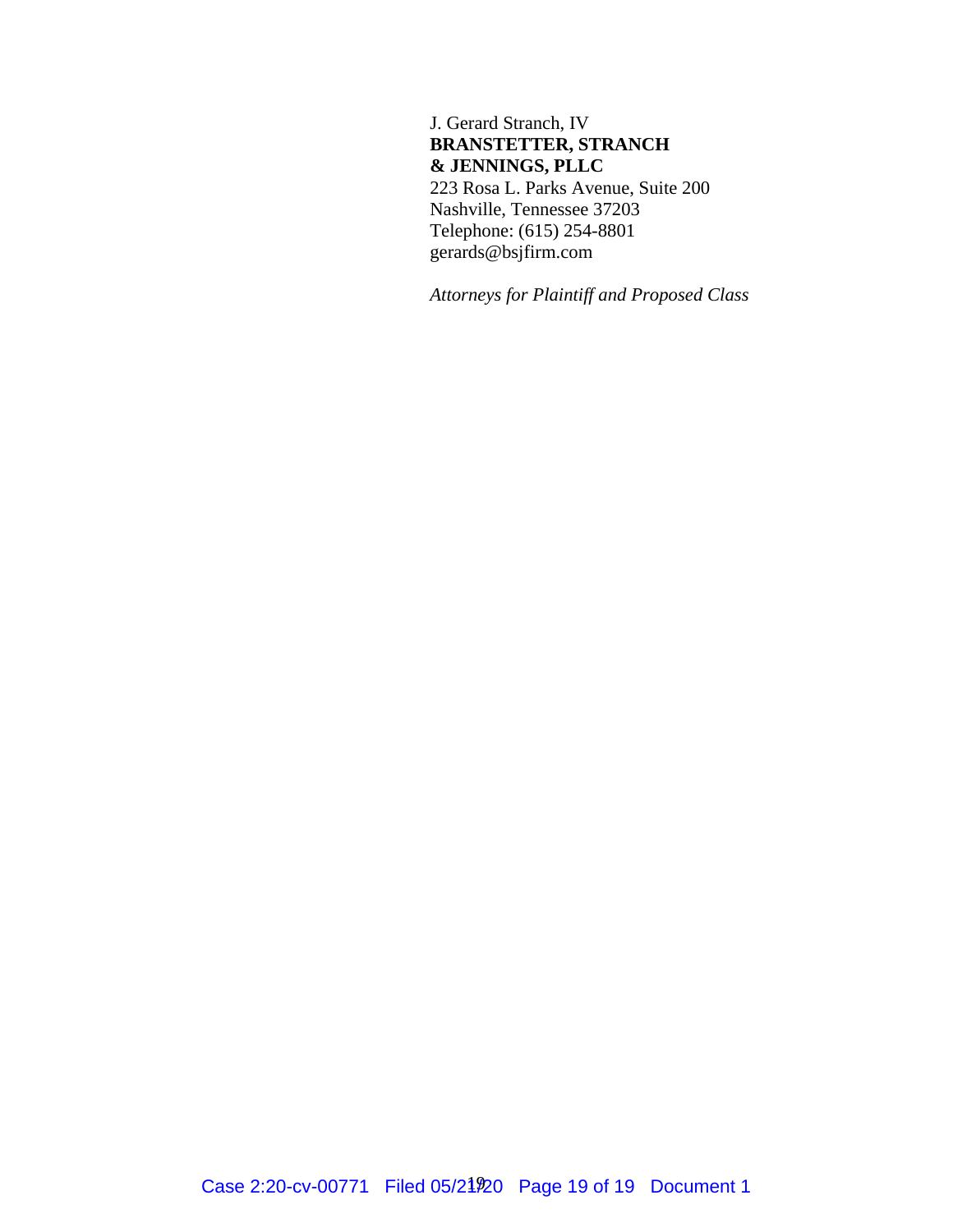# UNITED STATES DISTRICT COURT

for the

Eastern District of Wisconsin

Civil Action No.

| AMBROSIA INDY LLC D/B/A AMBROSIA<br>RESTAURANT, |  |
|-------------------------------------------------|--|
| Plaintiff(s)                                    |  |
| V.                                              |  |
|                                                 |  |
|                                                 |  |
| SOCIETY INSURANCE, A MUTUAL COMPANY,            |  |
| Defendant(s)                                    |  |

#### **SUMMONS IN A CIVIL ACTION**

To: *(Defendant's name and address)* Society Insurance, A Mutual Company 150 Camelot Dr. Fond du Lac, WI 54935

A lawsuit has been filed against you.

Within 21 days after service of this summons on you (not counting the day you received it) — or 60 days if you are the United States or a United States agency, or an officer or employee of the United States described in Fed. R. Civ. P. 12 (a)(2) or  $(3)$  — you must serve on the plaintiff an answer to the attached complaint or a motion under Rule 12 of the Federal Rules of Civil Procedure. The answer or motion must be served on the plaintiff or plaintiff's attorney, whose name and address are: Samuel J. Strauss

Turke & Strauss, LLP 613 Williamson St., Suite 201 Madison, WI 53703 Telephone: (608) 237-1775 Email: sam@turkestrauss.com

If you fail to respond, judgment by default will be entered against you for the relief demanded in the complaint. You also must file your answer or motion with the court.

*CLERK OF COURT*

Date:

*Signature of Clerk or Deputy Clerk*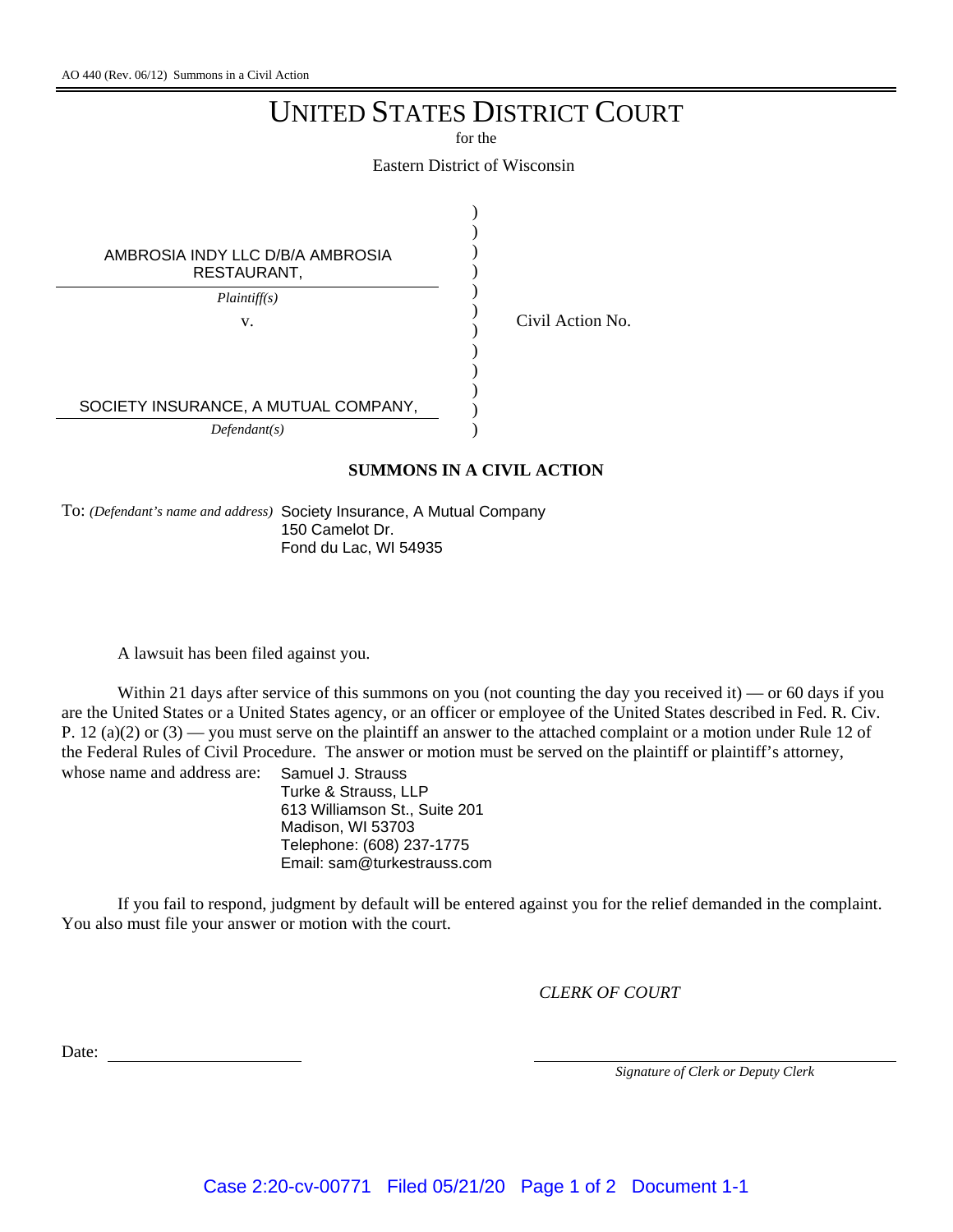Civil Action No.

#### **PROOF OF SERVICE**

*(This section should not be filed with the court unless required by Fed. R. Civ. P. 4 (l))*

|       | was received by me on (date)                                                                                                                | This summons for (name of individual and title, if any)<br><u> 1970 - Jan Barat, prima politik (</u>                  |                                 |                 |  |  |  |  |
|-------|---------------------------------------------------------------------------------------------------------------------------------------------|-----------------------------------------------------------------------------------------------------------------------|---------------------------------|-----------------|--|--|--|--|
|       |                                                                                                                                             | $\Box$ I personally served the summons on the individual at (place)                                                   |                                 |                 |  |  |  |  |
|       |                                                                                                                                             | <u> 1980 - Johann Stoff, deutscher Stoff, der Stoff, der Stoff, der Stoff, der Stoff, der Stoff, der Stoff, der S</u> | on $(data)$                     | ; or            |  |  |  |  |
|       | $\Box$ I left the summons at the individual's residence or usual place of abode with (name)                                                 |                                                                                                                       |                                 |                 |  |  |  |  |
|       | , a person of suitable age and discretion who resides there,<br>and mailed a copy to the individual's last known address; or<br>on $(data)$ |                                                                                                                       |                                 |                 |  |  |  |  |
|       | $\Box$ I served the summons on (name of individual)<br>designated by law to accept service of process on behalf of (name of organization)   | , who is<br><u> 1986 - Johann Stein, fransk politik (</u>                                                             |                                 |                 |  |  |  |  |
|       |                                                                                                                                             | ; or                                                                                                                  |                                 |                 |  |  |  |  |
|       |                                                                                                                                             | $\Box$ I returned the summons unexecuted because                                                                      |                                 | $\therefore$ or |  |  |  |  |
|       | $\Box$ Other (specify):                                                                                                                     |                                                                                                                       |                                 |                 |  |  |  |  |
|       | My fees are \$                                                                                                                              | for travel and \$                                                                                                     | for services, for a total of \$ | 0.00            |  |  |  |  |
|       |                                                                                                                                             | I declare under penalty of perjury that this information is true.                                                     |                                 |                 |  |  |  |  |
| Date: |                                                                                                                                             |                                                                                                                       |                                 |                 |  |  |  |  |
|       |                                                                                                                                             |                                                                                                                       | Server's signature              |                 |  |  |  |  |
|       |                                                                                                                                             |                                                                                                                       | Printed name and title          |                 |  |  |  |  |
|       |                                                                                                                                             |                                                                                                                       |                                 |                 |  |  |  |  |
|       |                                                                                                                                             |                                                                                                                       | Server's address                |                 |  |  |  |  |

Additional information regarding attempted service, etc: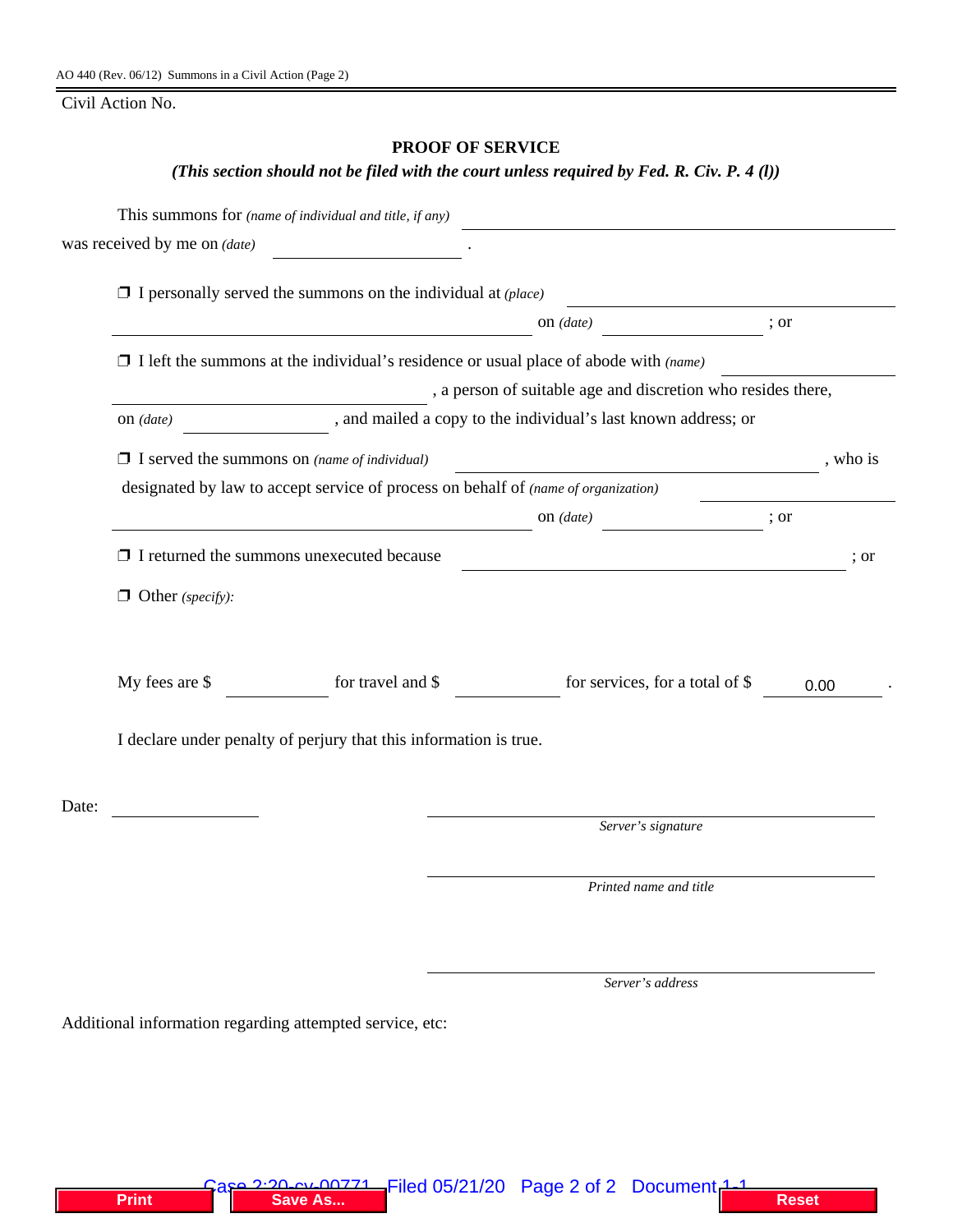## JS 44 (Rev. 08/18) **CIVIL COVER SHEET**

| The JS 44 civil cover sheet and the information contained herein neither replace nor supplement the filing and service of pleadings or other papers as required by law, except as<br>provided by local rules of court. This form, approved by the Judicial Conference of the United States in September 1974, is required for the use of the Clerk of Court for the purpose of initiating the civil docket sheet. ( |                                                                          |                                                          |                                                                                                                                                                                                 |                                                                                          |                                                                                     |  |  |
|---------------------------------------------------------------------------------------------------------------------------------------------------------------------------------------------------------------------------------------------------------------------------------------------------------------------------------------------------------------------------------------------------------------------|--------------------------------------------------------------------------|----------------------------------------------------------|-------------------------------------------------------------------------------------------------------------------------------------------------------------------------------------------------|------------------------------------------------------------------------------------------|-------------------------------------------------------------------------------------|--|--|
| Place an "X" in the appropriate box (required):                                                                                                                                                                                                                                                                                                                                                                     |                                                                          | Green Bay Division                                       | <b>X</b> Milwaukee Division                                                                                                                                                                     |                                                                                          |                                                                                     |  |  |
| I. (a) PLAINTIFFS                                                                                                                                                                                                                                                                                                                                                                                                   |                                                                          |                                                          | <b>DEFENDANTS</b>                                                                                                                                                                               |                                                                                          |                                                                                     |  |  |
| AMBROSIA INDY LLC D/B/A AMBROSIA RESTAURANT, individually<br>and on behalf of all others similarly situated                                                                                                                                                                                                                                                                                                         |                                                                          |                                                          | SOCIETY INSURANCE, A MUTUAL COMPANY                                                                                                                                                             |                                                                                          |                                                                                     |  |  |
|                                                                                                                                                                                                                                                                                                                                                                                                                     |                                                                          |                                                          |                                                                                                                                                                                                 |                                                                                          |                                                                                     |  |  |
| <b>(b)</b> County of Residence of First Listed Plaintiff                                                                                                                                                                                                                                                                                                                                                            |                                                                          | Marion County, IN                                        |                                                                                                                                                                                                 | County of Residence of First Listed Defendant                                            | Fond du Lac, WI                                                                     |  |  |
|                                                                                                                                                                                                                                                                                                                                                                                                                     | (EXCEPT IN U.S. PLAINTIFF CASES)                                         |                                                          | (IN U.S. PLAINTIFF CASES ONLY)<br>IN LAND CONDEMNATION CASES, USE THE LOCATION OF<br>NOTE:<br>THE TRACT OF LAND INVOLVED.                                                                       |                                                                                          |                                                                                     |  |  |
| (C) Attorneys (Firm Name, Address, and Telephone Number)                                                                                                                                                                                                                                                                                                                                                            |                                                                          |                                                          | Attorneys (If Known)                                                                                                                                                                            |                                                                                          |                                                                                     |  |  |
| Samuel J. Strauss, Turke & Strauss, LLP, 613 Williamson Street, Suite<br>201, Madison, Wisconsin 53703, (608) 237-1775                                                                                                                                                                                                                                                                                              |                                                                          |                                                          |                                                                                                                                                                                                 |                                                                                          |                                                                                     |  |  |
| <b>II. BASIS OF JURISDICTION</b> (Place an "X" in One Box Only)                                                                                                                                                                                                                                                                                                                                                     |                                                                          |                                                          |                                                                                                                                                                                                 |                                                                                          | <b>III. CITIZENSHIP OF PRINCIPAL PARTIES</b> (Place an "X" in One Box for Plaintiff |  |  |
|                                                                                                                                                                                                                                                                                                                                                                                                                     |                                                                          |                                                          | (For Diversity Cases Only)<br>and One Box for Defendant)                                                                                                                                        |                                                                                          |                                                                                     |  |  |
| $\Box$ 1 U.S. Government<br>$\Box$ 3 Federal Question<br>Plaintiff<br>(U.S. Government Not a Party)                                                                                                                                                                                                                                                                                                                 |                                                                          |                                                          | <b>DEF</b><br><b>PTF</b><br><b>PTF</b><br><b>DEF</b><br>$\Box$ 1<br>$\Box$ 1<br>$\Box$ 4<br><b>X</b> 4<br>Citizen of This State<br>Incorporated or Principal Place<br>of Business In This State |                                                                                          |                                                                                     |  |  |
| $\Box$ 2 U.S. Government<br>Defendant                                                                                                                                                                                                                                                                                                                                                                               | <b>X</b> 4<br>Diversity<br>(Indicate Citizenship of Parties in Item III) |                                                          | Citizen of Another State                                                                                                                                                                        | Incorporated and Principal Place<br>$\Box$ 2<br>$\Box$ 2<br>of Business In Another State | <b>X</b> 5<br>$\square$ 5                                                           |  |  |
|                                                                                                                                                                                                                                                                                                                                                                                                                     |                                                                          |                                                          | Citizen or Subject of a<br>$\Box$ 3 Foreign Nation<br>$\Box$ 6<br>$\Box$ 3<br>$\Box$ 6                                                                                                          |                                                                                          |                                                                                     |  |  |
| <b>IV. NATURE OF SUIT</b> (Place an "X" in One Box Only)                                                                                                                                                                                                                                                                                                                                                            |                                                                          |                                                          | Foreign Country                                                                                                                                                                                 | Click here for: Nature of Suit Code Descriptions.                                        |                                                                                     |  |  |
| <b>CONTRACT</b>                                                                                                                                                                                                                                                                                                                                                                                                     |                                                                          | <b>TORTS</b>                                             | <b>FORFEITURE/PENALTY</b>                                                                                                                                                                       | <b>BANKRUPTCY</b>                                                                        | <b>OTHER STATUTES</b>                                                               |  |  |
| $\boxtimes$ 110 Insurance                                                                                                                                                                                                                                                                                                                                                                                           | PERSONAL INJURY                                                          | PERSONAL INJURY                                          | □ 625 Drug Related Seizure                                                                                                                                                                      | $\Box$ 422 Appeal 28 USC 158                                                             | 375 False Claims Act                                                                |  |  |
| $\Box$ 120 Marine                                                                                                                                                                                                                                                                                                                                                                                                   | $\Box$ 310 Airplane                                                      | $\Box$ 365 Personal Injury -                             | of Property 21 USC 881                                                                                                                                                                          | 423 Withdrawal                                                                           | $\Box$ 376 Qui Tam (31 USC                                                          |  |  |
| $\Box$ 130 Miller Act                                                                                                                                                                                                                                                                                                                                                                                               | 315 Airplane Product                                                     | Product Liability                                        | □ 690 Other                                                                                                                                                                                     | 28 USC 157                                                                               | 3729(a)                                                                             |  |  |
| $\Box$ 140 Negotiable Instrument<br>$\Box$ 150 Recovery of Overpayment                                                                                                                                                                                                                                                                                                                                              | Liability<br>$\Box$ 320 Assault, Libel &                                 | $\Box$ 367 Health Care/<br>Pharmaceutical                |                                                                                                                                                                                                 | <b>PROPERTY RIGHTS</b>                                                                   | $\Box$ 400 State Reapportionment<br>$\Box$ 410 Antitrust                            |  |  |
| & Enforcement of Judgment                                                                                                                                                                                                                                                                                                                                                                                           | Slander                                                                  | Personal Injury                                          |                                                                                                                                                                                                 | $\Box$ 820 Copyrights                                                                    | $\Box$ 430 Banks and Banking                                                        |  |  |
| 151 Medicare Act                                                                                                                                                                                                                                                                                                                                                                                                    | 330 Federal Employers'                                                   | Product Liability                                        |                                                                                                                                                                                                 | $\Box$ 830 Patent                                                                        | $\Box$ 450 Commerce                                                                 |  |  |
| $\Box$ 152 Recovery of Defaulted                                                                                                                                                                                                                                                                                                                                                                                    | Liability                                                                | $\Box$ 368 Asbestos Personal                             |                                                                                                                                                                                                 | □ 835 Patent - Abbreviated                                                               | $\Box$ 460 Deportation                                                              |  |  |
| Student Loans<br>(Excludes Veterans)                                                                                                                                                                                                                                                                                                                                                                                | 340 Marine<br>345 Marine Product                                         | <b>Injury Product</b><br>Liability                       |                                                                                                                                                                                                 | New Drug Application<br>$\Box$ 840 Trademark                                             | $\Box$ 470 Racketeer Influenced and<br><b>Corrupt Organizations</b>                 |  |  |
| $\Box$ 153 Recovery of Overpayment                                                                                                                                                                                                                                                                                                                                                                                  | Liability                                                                | PERSONAL PROPERTY                                        | <b>LABOR</b>                                                                                                                                                                                    | <b>SOCIAL SECURITY</b>                                                                   | 480 Consumer Credit                                                                 |  |  |
| of Veteran's Benefits                                                                                                                                                                                                                                                                                                                                                                                               | 350 Motor Vehicle                                                        | $\Box$ 370 Other Fraud                                   | 710 Fair Labor Standards                                                                                                                                                                        | $\Box$ 861 HIA (1395ff)                                                                  | $\Box$ 485 Telephone Consumer                                                       |  |  |
| □ 160 Stockholders' Suits<br>$\Box$ 190 Other Contract                                                                                                                                                                                                                                                                                                                                                              | 355 Motor Vehicle                                                        | $\Box$ 371 Truth in Lending<br>$\Box$ 380 Other Personal | Act                                                                                                                                                                                             | $\Box$ 862 Black Lung (923)<br>$\Box$ 863 DIWC/DIWW (405(g))                             | Protection Act<br>$\Box$ 490 Cable/Sat TV                                           |  |  |
| 195 Contract Product Liability                                                                                                                                                                                                                                                                                                                                                                                      | Product Liability<br>360 Other Personal                                  | Property Damage                                          | $\Box$ 720 Labor/Management<br>Relations                                                                                                                                                        | $\Box$ 864 SSID Title XVI                                                                | $\Box$ 850 Securities/Commodities/                                                  |  |  |
| $\Box$ 196 Franchise                                                                                                                                                                                                                                                                                                                                                                                                | Injury                                                                   | $\Box$ 385 Property Damage                               | 740 Railway Labor Act                                                                                                                                                                           | $\Box$ 865 RSI (405(g))                                                                  | Exchange                                                                            |  |  |
|                                                                                                                                                                                                                                                                                                                                                                                                                     | 362 Personal Injury -                                                    | Product Liability                                        | 751 Family and Medical                                                                                                                                                                          |                                                                                          | □ 890 Other Statutory Actions                                                       |  |  |
| <b>REAL PROPERTY</b>                                                                                                                                                                                                                                                                                                                                                                                                | Medical Malpractice<br><b>CIVIL RIGHTS</b>                               | <b>PRISONER PETITIONS</b>                                | Leave Act<br>$\Box$ 790 Other Labor Litigation                                                                                                                                                  | <b>FEDERAL TAX SUITS</b>                                                                 | $\Box$ 891 Agricultural Acts<br>□ 893 Environmental Matters                         |  |  |
| $\Box$ 210 Land Condemnation                                                                                                                                                                                                                                                                                                                                                                                        | $\Box$ 440 Other Civil Rights                                            | <b>Habeas Corpus:</b>                                    | 791 Employee Retirement                                                                                                                                                                         | $\Box$ 870 Taxes (U.S. Plaintiff                                                         | $\Box$ 895 Freedom of Information                                                   |  |  |
| $\Box$ 220 Foreclosure                                                                                                                                                                                                                                                                                                                                                                                              | 441 Voting                                                               | $\Box$ 463 Alien Detainee                                | Income Security Act                                                                                                                                                                             | or Defendant)                                                                            | Act                                                                                 |  |  |
| □ 230 Rent Lease & Ejectment                                                                                                                                                                                                                                                                                                                                                                                        | $\Box$ 442 Employment                                                    | $\Box$ 510 Motions to Vacate                             |                                                                                                                                                                                                 | □ 871 IRS—Third Party                                                                    | □ 896 Arbitration                                                                   |  |  |
| $\Box$ 240 Torts to Land<br>□ 245 Tort Product Liability                                                                                                                                                                                                                                                                                                                                                            | $\Box$ 443 Housing/<br>Accommodations                                    | Sentence<br>$\Box$ 530 General                           |                                                                                                                                                                                                 | 26 USC 7609                                                                              | □ 899 Administrative Procedure<br>Act/Review or Appeal of                           |  |  |
| $\Box$ 290 All Other Real Property                                                                                                                                                                                                                                                                                                                                                                                  | $\Box$ 445 Amer. w/Disabilities                                          | $\Box$ 535 Death Penalty                                 | <b>IMMIGRATION</b>                                                                                                                                                                              |                                                                                          | <b>Agency Decision</b>                                                              |  |  |
|                                                                                                                                                                                                                                                                                                                                                                                                                     | Employment                                                               | Other:                                                   | 462 Naturalization Application                                                                                                                                                                  |                                                                                          | $\Box$ 950 Constitutionality of                                                     |  |  |
|                                                                                                                                                                                                                                                                                                                                                                                                                     | $\Box$ 446 Amer. w/Disabilities                                          | $\Box$ 540 Mandamus & Other                              | $\Box$ 465 Other Immigration                                                                                                                                                                    |                                                                                          | <b>State Statutes</b>                                                               |  |  |
|                                                                                                                                                                                                                                                                                                                                                                                                                     | Other<br>448 Education                                                   | $\Box$ 550 Civil Rights<br>$\Box$ 555 Prison Condition   | Actions                                                                                                                                                                                         |                                                                                          |                                                                                     |  |  |
|                                                                                                                                                                                                                                                                                                                                                                                                                     |                                                                          | $\Box$ 560 Civil Detainee -                              |                                                                                                                                                                                                 |                                                                                          |                                                                                     |  |  |
|                                                                                                                                                                                                                                                                                                                                                                                                                     |                                                                          | Conditions of                                            |                                                                                                                                                                                                 |                                                                                          |                                                                                     |  |  |
|                                                                                                                                                                                                                                                                                                                                                                                                                     |                                                                          | Confinement                                              |                                                                                                                                                                                                 |                                                                                          |                                                                                     |  |  |
| V. ORIGIN (Place an "X" in One Box Only)                                                                                                                                                                                                                                                                                                                                                                            |                                                                          |                                                          |                                                                                                                                                                                                 |                                                                                          |                                                                                     |  |  |
| Original<br>$\mathsf{M}^1$<br>Proceeding                                                                                                                                                                                                                                                                                                                                                                            | $\Box^2$ Removed from<br>3<br>$\Box$<br><b>State Court</b>               | Remanded from<br>Appellate Court                         | $\Box$ <sup>4</sup> Reinstated or<br>5 Transferred from<br>П<br>Another District<br>Reopened<br>(specify)                                                                                       | $\Box$ 6 Multidistrict<br>Litigation - Transfer                                          | $\Box$ <sup>8</sup> Multidistrict<br>Litigation -<br>Direct File                    |  |  |
|                                                                                                                                                                                                                                                                                                                                                                                                                     |                                                                          |                                                          | Cite the U.S. Civil Statute under which you are filing (Do not cite jurisdictional statutes unless diversity):                                                                                  |                                                                                          |                                                                                     |  |  |
| VI. CAUSE OF ACTION                                                                                                                                                                                                                                                                                                                                                                                                 | 28 U.S.C. § 1332<br>Brief description of cause:<br>Breach of contract    |                                                          |                                                                                                                                                                                                 |                                                                                          |                                                                                     |  |  |
| VII. REQUESTED IN<br><b>COMPLAINT:</b>                                                                                                                                                                                                                                                                                                                                                                              | ы<br>CHECK IF THIS IS A CLASS ACTION                                     |                                                          | <b>DEMAND</b> \$                                                                                                                                                                                |                                                                                          | CHECK YES only if demanded in complaint:<br>$\boxtimes$ Yes                         |  |  |
| UNDER RULE 23, F.R.Cv.P.<br><b>JURY DEMAND:</b>                                                                                                                                                                                                                                                                                                                                                                     |                                                                          |                                                          |                                                                                                                                                                                                 | $\square$ No                                                                             |                                                                                     |  |  |
| VIII. RELATED CASE(S)<br><b>IF ANY</b>                                                                                                                                                                                                                                                                                                                                                                              | (See instructions):                                                      | <b>JUDGE</b>                                             |                                                                                                                                                                                                 | DOCKET NUMBER                                                                            |                                                                                     |  |  |
| <b>DATE</b>                                                                                                                                                                                                                                                                                                                                                                                                         |                                                                          | SIGNATURE OF ATTORNEY OF RECORD                          |                                                                                                                                                                                                 |                                                                                          |                                                                                     |  |  |
| 05/21/2020                                                                                                                                                                                                                                                                                                                                                                                                          |                                                                          |                                                          | /s/ Samuel J. Strauss, WSBA #46971                                                                                                                                                              |                                                                                          |                                                                                     |  |  |
| FOR OFFICE USE ONLY                                                                                                                                                                                                                                                                                                                                                                                                 |                                                                          |                                                          |                                                                                                                                                                                                 |                                                                                          |                                                                                     |  |  |

RECEIPT # AMOUNT APPLYING IFP JUDGE MAG. JUDGE Case 2:20-cv-00771 Filed 05/21/20 Page 1 of 2 Document 1-2